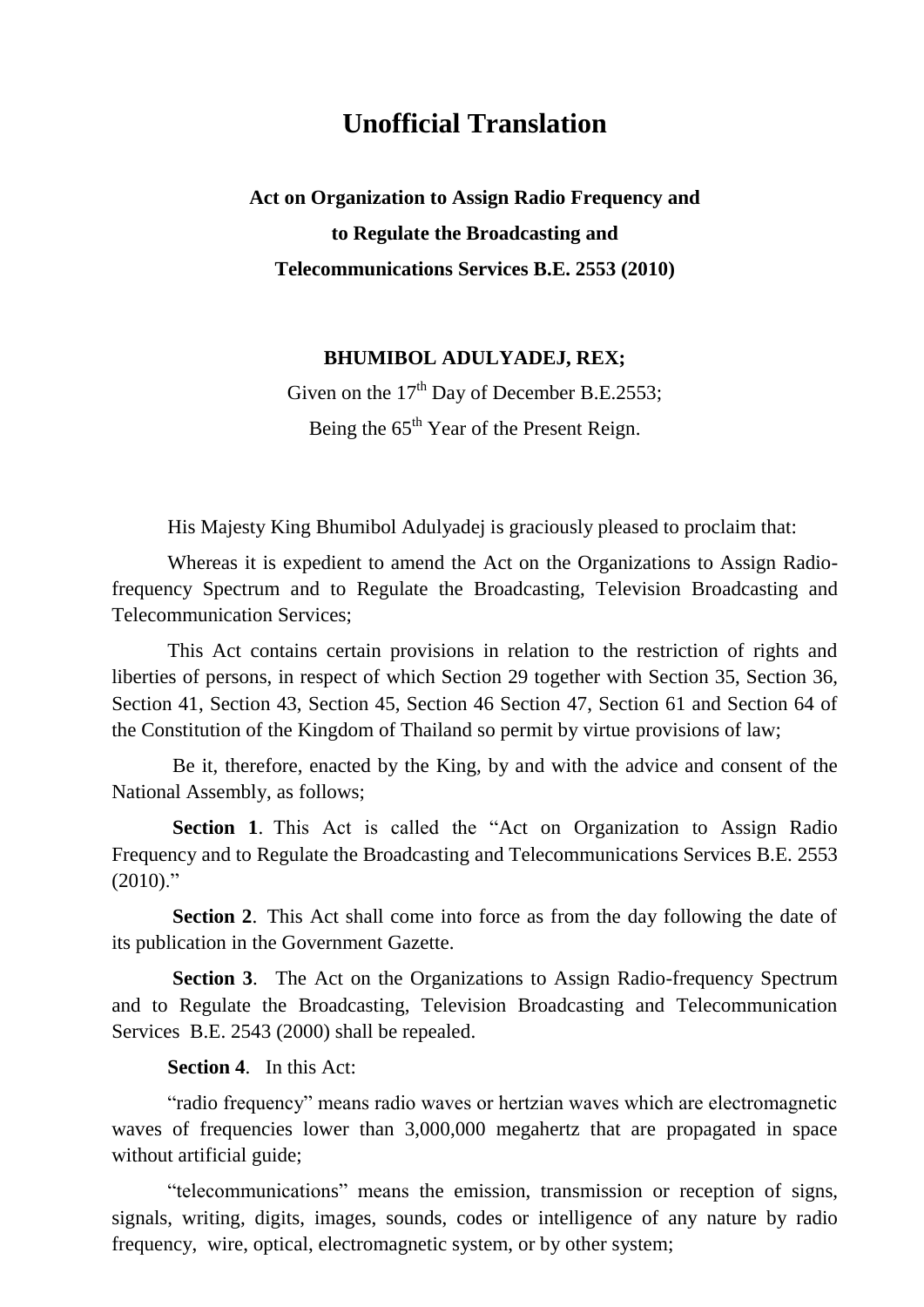"radiocommunication" means the emission, transmission or reception of signs, signals, writing, digits, images, sounds, codes or intelligence of any nature by means of hertzian waves ;

"sound transmission" means radiocommunication emitting or transmitting sounds for direct reception by the public;

"television transmission " means radiocommunication transmitting sounds and visual images for direct reception by the public;

"sound broadcasting service" means a service which provide public news services or programs for reception by means of receiving apparatus, either by means of radio frequency, wire, optical, electromagnetic, or any other system, or a combination thereof, or other similar services prescribed by the NBTC as sound broadcasting services;

"television broadcasting service" means a service which provide public news services or programs for viewing and listening by means of receiving apparatus, either by means of radio frequency, wire, optical, electromagnetic , or any other system, or a combination thereof, or other similar services prescribed by the NBTC as television broadcasting services;

"radiocommunication service" means a service for the reception and emission of signs, signals, writing, digits, images, sounds, codes or intelligence of any nature by means of hertzian waves intended for special telecommunications affairs or ad-hoc purpose which is not the telecommunications business under the law on telecommunications business, or sound or television broadcasting services under the law on broadcasting business;

"telecommunications service" means a service which provides the emission, transmission or reception of signs, signals, writing, digits, images, sounds, codes or intelligence of any nature by means of hertzian, wire, optical, electromagnetic, or any other system, or a combination thereof, and shall include the communication satellite service or other business prescribed as telecommunications services by the NBTC but not including sound broadcasting, television broadcasting, and radiocommunication services;

"Table of Frequency Allocations" means the allocation of a given frequency band of the sound broadcasting, television broadcasting, radiocommunication, telecommunications services or other purpose under conditions specified by the NBTC;

"frequency plan" means the allotment of radio frequency channel for the sound broadcasting, television broadcasting, radiocommunication, and telecommunications services for the use under conditions required by the NBTC;

"frequency assignment" means an authorization given for radio stations, television stations or radiocommunication stations to use radio frequencies or radio channels as specified in the Table of Frequency Allocations or Radio Frequency Plan for the use under conditions required by the NBTC;

"community" means a group of people living in a common location, either in urban or rural areas, and shall include group of people that is organized around common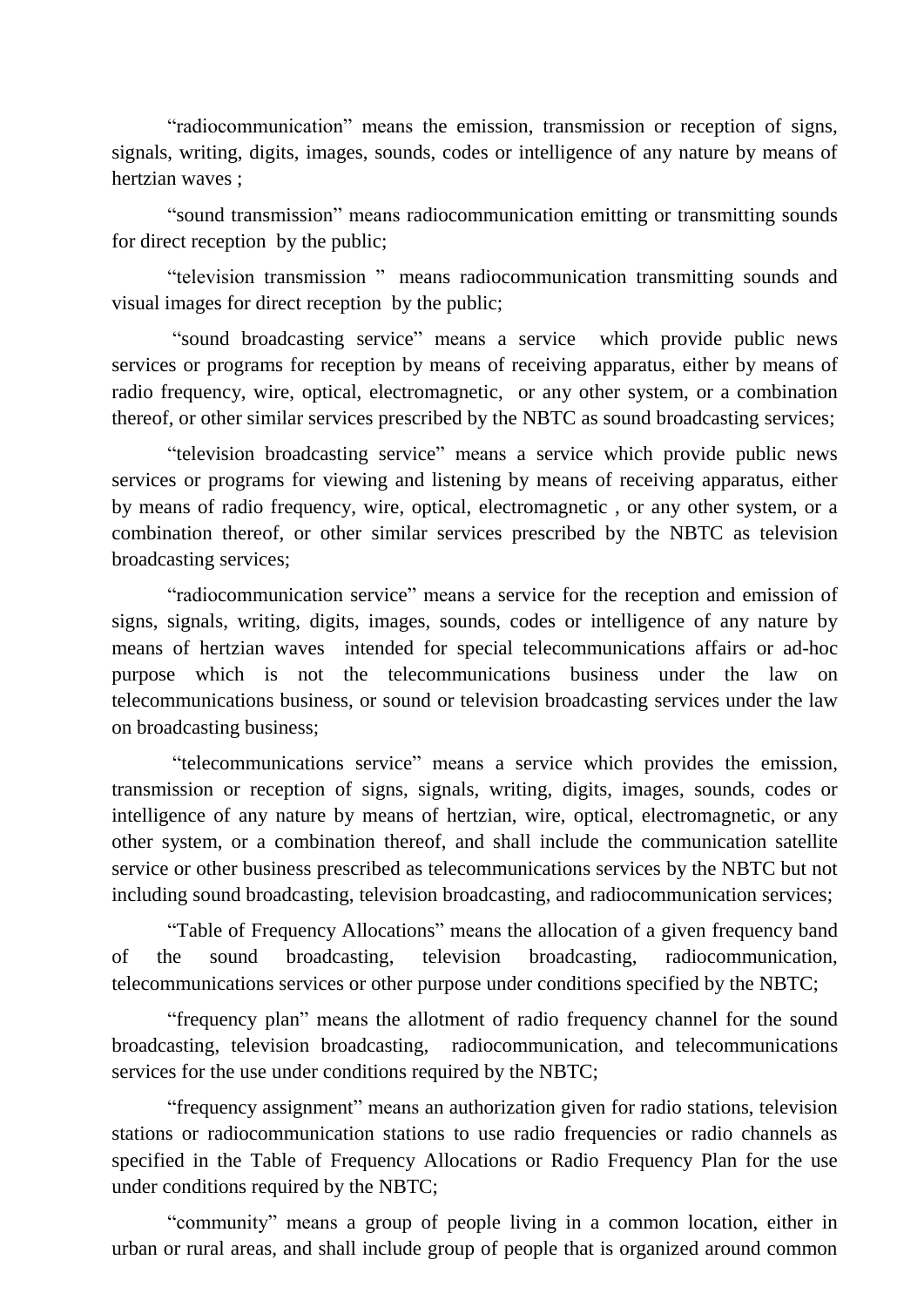interest within a shared geographical location, or linked via communication. The group is attributed with social and cultural cohesion, collaborating continuously in lawful and moral activities under proper management and with the intent expressed on behalf of the group.

"fund" means the Broadcasting and Telecommunications Research and Development Fund for the Public Interest;

"Commissioner" means a commissioner(s) of the National Broadcasting and Telecommunications Commission;

"competent official" means a person appointed by the National Broadcasting and Telecommunications Commission to perform duties under this Act.

 **Section 5.** The Prime Minister shall have charge and control of the execution of this Act.

# **CHAPTER I**

# **National Broadcasting and Telecommunications Commission**

## **Part 1**

# **Components, Qualifications and Prohibitions of the Commissioners**

**Section 6.** There shall be a National Broadcasting and Telecommunications Commission called the "NBTC" in short, consisting of eleven commissioners as follows:

- (1) One expert in sound broadcasting services, and another in television broadcasting services;
- (2) Two experts in telecommunications services;
- (3) Two legal experts, two economists beneficial to regulate the broadcasting and telecommunications services;
- (4) One expert in consumer protection or people's right and promotion of freedom of people which will be beneficial to regulate broadcasting services, and another expert beneficial to regulate telecommunications services;
- (5) One expert in education, culture, or social development which will be beneficial to regulate broadcasting and telecommunications services.

The Secretary-General of the Office of NBTC shall be secretary of the NBTC.

**Section 7.** The commissioner shall have the qualifications and shall not be under any of the prohibitions as follows: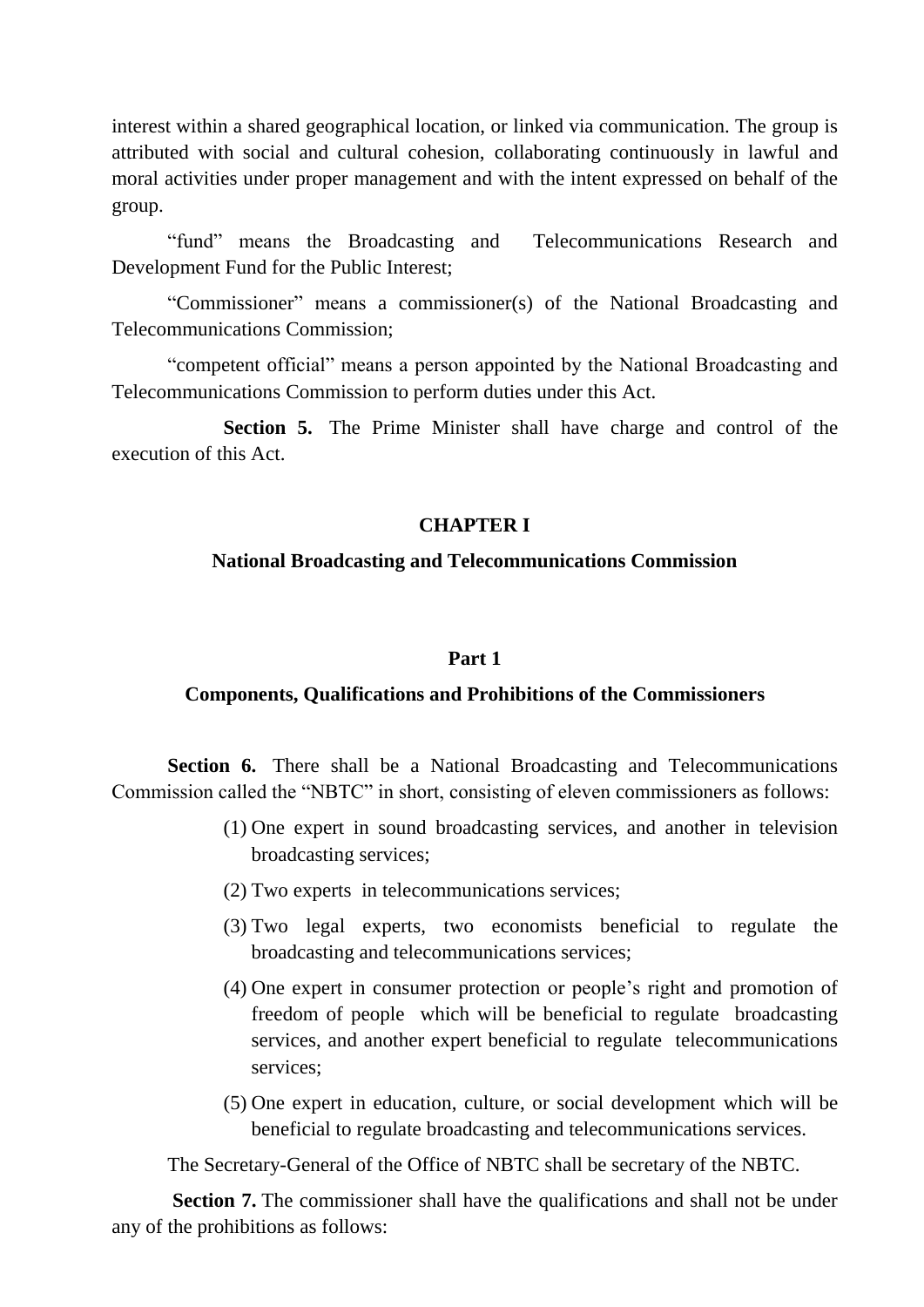A. General qualifications

(1) Being of Thai nationality by birth;

(2) Being of not less than thirty-five years of age, but not more than seventyyears of age;

B. Prohibitions

(1) Not being a person holding a political position;

(2) Not being a holder of any position of a political party;

(3) Not being of unsound mind or of mental infirmity;

(4) Not being addicted to drugs;

(5) Not being a bankrupt or having been a bankrupt on the grounds of corruption;

(6) Not having been sentenced by a judgment to imprisonment and being detained by a warrant of the Court;

(7) Not having been sentenced by a final judgment except for an offense committed through negligence, a petty offense or defamation;

(8) Not having been expelled, dismissed or removed from official service, state agency or state enterprise or private agency on the grounds of dishonest performance of duties or gross misbehavior or deemed as having committed dishonest act or malfeasant in the official service;

(9) Not having been ordered by a judgment or an order of the Court that his or her assets shall vest in the state on the grounds of unusual wealth or unusual increase of assets;

(10) Not being a judge of the Constitutional Court, Election Commissioner, Ombudsman, member of the National Anti-corruption Commission, member of the State Audit Commission or member of the National Human Rights Commission;

(11) Not having been removed from office by the resolution of the Senate;

(12) Not being or having been in the past a member of the Board of Directors, executive officer, advisor, employee, shareholder or partner in a company or partnership or any other juristic person carrying out broadcasting or telecommunications business for the period of one year before having been nominated under Section 10 or before having been selected under Section 15;

(13) Not being under the prohibition from holding a political position.

**Section 8.** The commissioner shall not

(1) be a government official holding a permanent position or receiving salaries;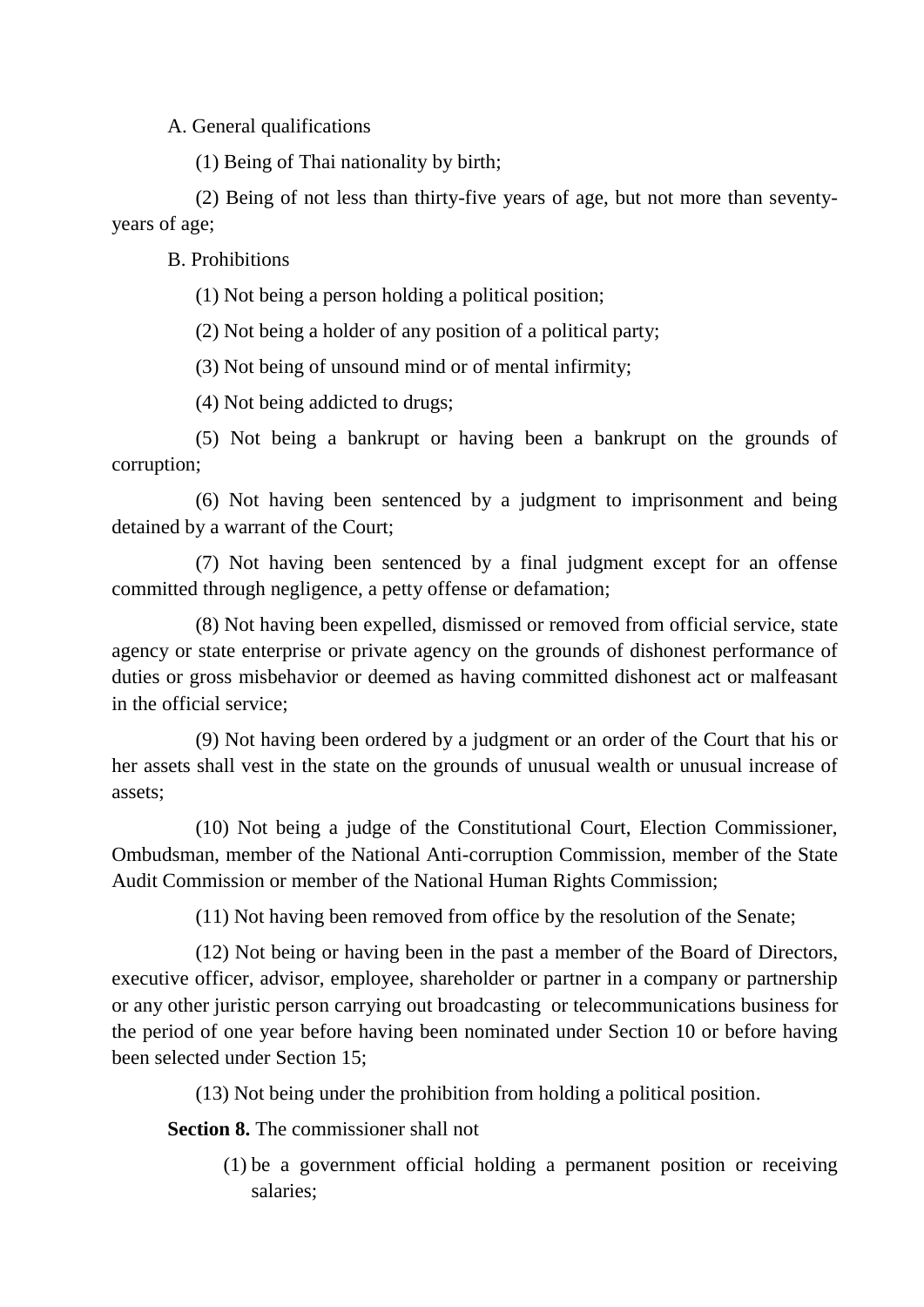- (2) be an official or employee of a state agency, state enterprise, or local administration, or be a member of the board or counsel of a state enterprise or state agency;
- (3) engage in any other independent occupation or profession having a stake or conflict of interest either directly or indirectly in carrying out the duties of the member.

### **Part 2**

# **Acquisition of NBTC Commissioner Candidates by Means of Nomination**

**Section 9.** For the benefit of nominating suitable persons to be selected as a Commissioner under Part 4, the following associations, institutes or bodies shall be eligible to registration with the Secretariat of the Senate:

- (1) a professional association of broadcasting which has been registered as a juristic person for not less than five years;
- (2) a professional association of telecommunications business which has been registered as a juristic person for not less than five years;
- (3) Tertiary educational institute which is a juristic person and offers degree courses in mass communications, journalism or mass media for not less than five years;
- (4) Tertiary educational institute which is a juristic person and offers degree courses in telecommunications for not less than five years;
- (5) Tertiary educational institute which is a juristic person and offers degree courses in law for not less than five years;
- (6) Tertiary educational institute which is a juristic person and offers degree courses in economics for not less than five years;
- (7) Non-governmental organization not operating for profits or shared income which has the main objective being to protect consumers' rights or promote rights and freedom of people, and has been registered as a juristic person for not less than five years;
- (8) Non-governmental organization not operating for profits or shared income which has the main objectives relating to education, culture or social development, and has been registered as a juristic person for not less than five years;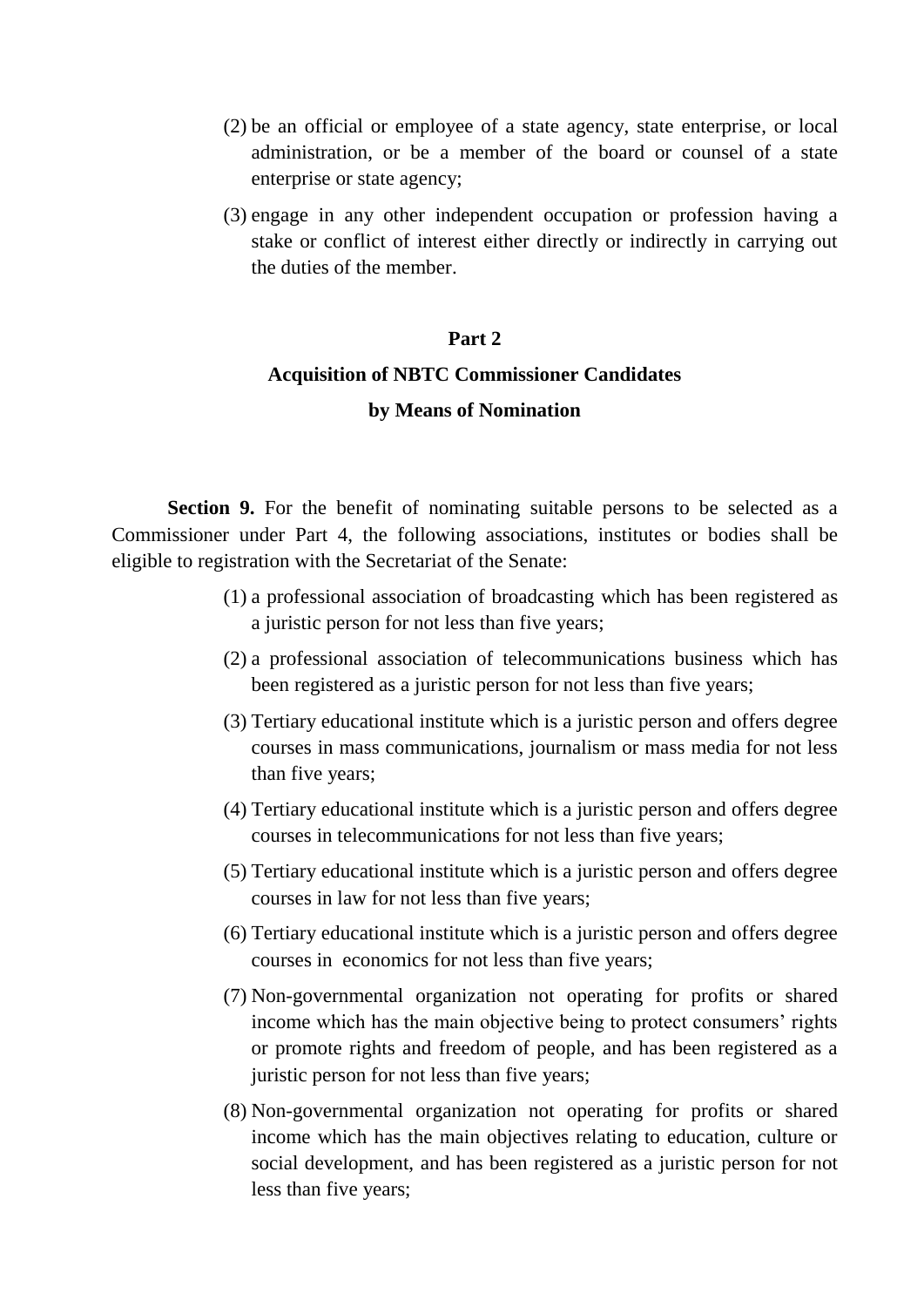The professional associations under paragraph one must have main objectives related with the professions whose members are professionals in broadcasting or telecommunications services.

Associations or bodies eligible for registration under (1) (2) (7) and (8) shall be the associations or bodies that carry out continued activities with apparent work records. If any association or body having several main objectives, only one category of that association or body according to (1) (2) (7) or (8) may be registered.

When the Secretariat of the Senate has registered any association, institute or body according to paragraph one, it shall be deemed complete. Court ruling thereafter that the registration is void shall not jeopardize the act taken by the Secretariat of the Senate prior to that Court ruling.

Any association, institute or body having been objected to registration according to paragraph one shall have the right to file a case with the Administrative Court, but such proceeding shall not be deemed as the cause for a suspension or postponement of nomination or selection under this Act.

The registration of associations, institutes or bodies according to paragraph one shall be in accordance with the criteria, procedures and conditions prescribed by the Secretary-General of the Secretariat of the Senate.

The Secretariat of the Senate shall announce the name list of the registered associations, institutes or bodies to the public. The list shall be in effect until further correction as may be prescribed by the Secretary-General of the Secretariat of the Senate.

**Section 10.** When the cause of selection and appointment has occurred, the Secretariat of the Senate shall announce through radio, television, newspapers and electronic media for at least seven consecutive days. The associations, institutes or bodies registered under Section 9 wishing to nominate a suitable person as NBTC Commissioner candidate shall submit the name together with his consent letter within time prescribed by the Secretary-General of the Secretariat of the Senate in accordance with the following criteria:

- (1) Each professional association under paragraph 9 (1) and tertiary educational institute under paragraph 9 (3) is entitled to nominating two persons according to Section 6 (1);
- (2) Each professional association under paragraph 9 (2) and tertiary educational institute under paragraph 9 (4) is entitled to nominating two persons according to Section 6 (2);
- (3) Each tertiary educational institute under paragraph 9 (5) is entitled to nominating two persons having apparent work records or knowledge and expertise or experience in the filed of legal matters according to Section 6 (3):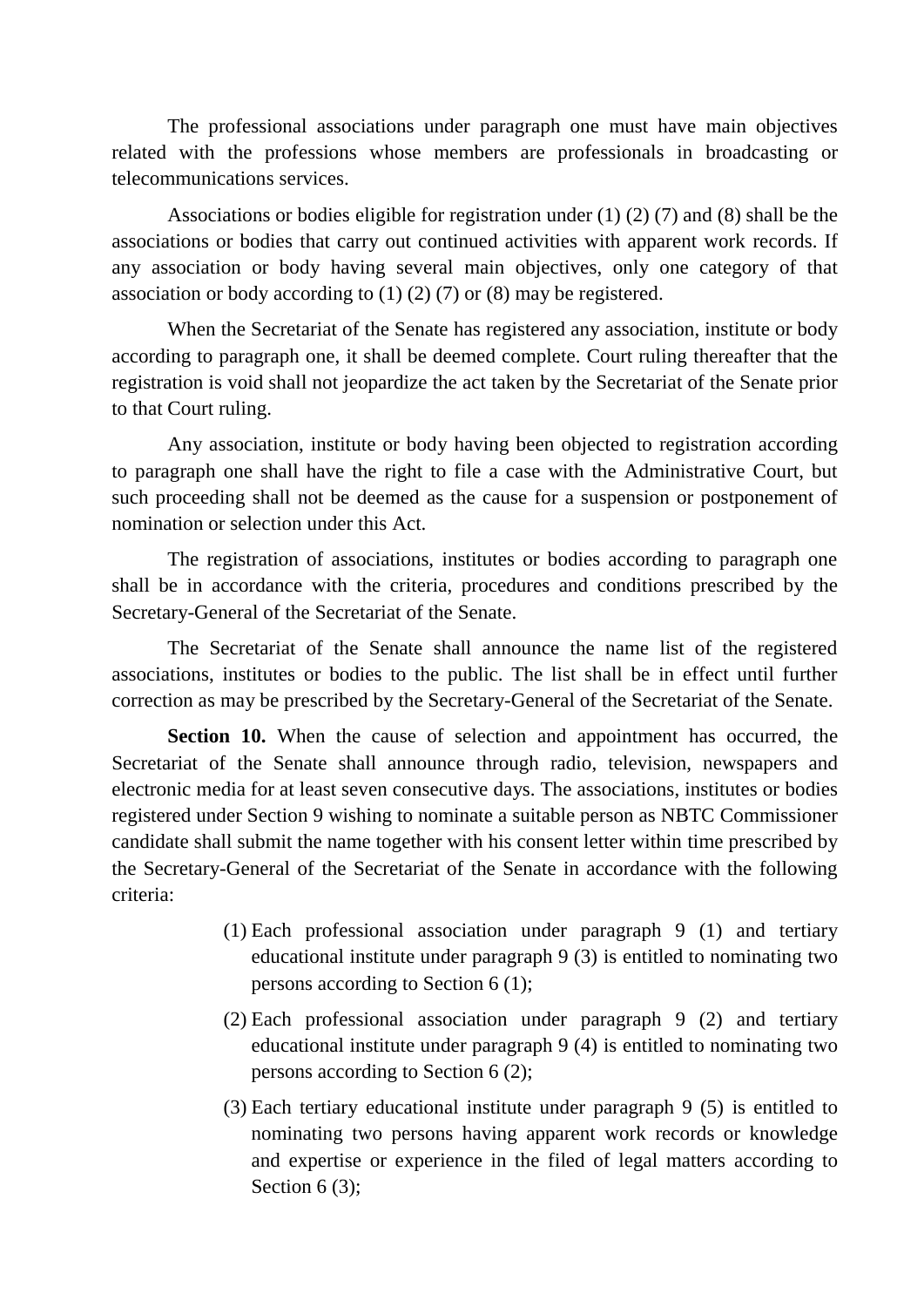- (4) Each tertiary educational institute under paragraph 9 (6) is entitled to nominating two persons having apparent work records or knowledge and expertise or experience in the filed of economics according to Section 6 (3);
- (5) Each non-governmental organization under paragraph 9 (7) is entitled to nominating two persons according to Section 6 (4);
- (6) Each non-governmental organization under paragraph 9 (8) is entitled to nominating two persons according to Section 6 (5).

Any association, institute or body registered under Section 9 not nominating any candidate according to paragraph one for whatever reasons shall not jeopardize the selection process being carried out.

**Section 11.** When the time prescribed under Section 10 has elapsed, the Secretariat of the Senate shall examine qualifications of the nominees to verify compliance with Section 7 and Section 10. In the case where any of the nominee lacks proper qualifications in accordance with Section 7 or Section 10, the Secretariat shall inform respective associations, institutes or bodies to nominate other candidate within a specified period of time by the Secretary-General of the Secretariat of the Senate. If the associations, institutes or bodies fail to nominate a candidate when the specified time has elapsed, it shall be deemed that they disclaim the right to make such nomination.

When the nomination period according to paragraph one or Section 10 as the case may be has elapsed, and if any nominee was deceased, or revoked his consent to the nomination, or disqualified for whatever reasons, the Secretariat of the Senate shall proceed without needing to obtain any other nomination.

**Section 12.** When the nomination period has elapsed and if the number of nominees is less than twice the number as specified by category under Section 13 (1) (2) (3) (4) and (5), the Secretary-General of the Secretariat of the Senate shall extend the nomination period for not more than thirty days as from the due date specified in Section 10.

When the extension period under paragraph one has elapsed, and the number of nominees is still less than the number specified in paragraph one, the Permanent Secretary of the Office of the Prime Minister, the Permanent Secretary of the Ministry of Defense and the Permanent Secretary of the Ministry of Information and Communications Technology shall collaboratively nominate suitable persons to be selected as Commissioners who have the qualifications and not be under any of the prohibitions according to Section 6 and Section 7 to fulfill the number for each category as specified in paragraph one.

**Section 13.** When the nomination period under Section 10, section 11 or Section 12 as the case may be has elapsed, the Secretariat of the Senate shall arrange a meeting of all nominees in order to elect among themselves in accordance with the following procedures: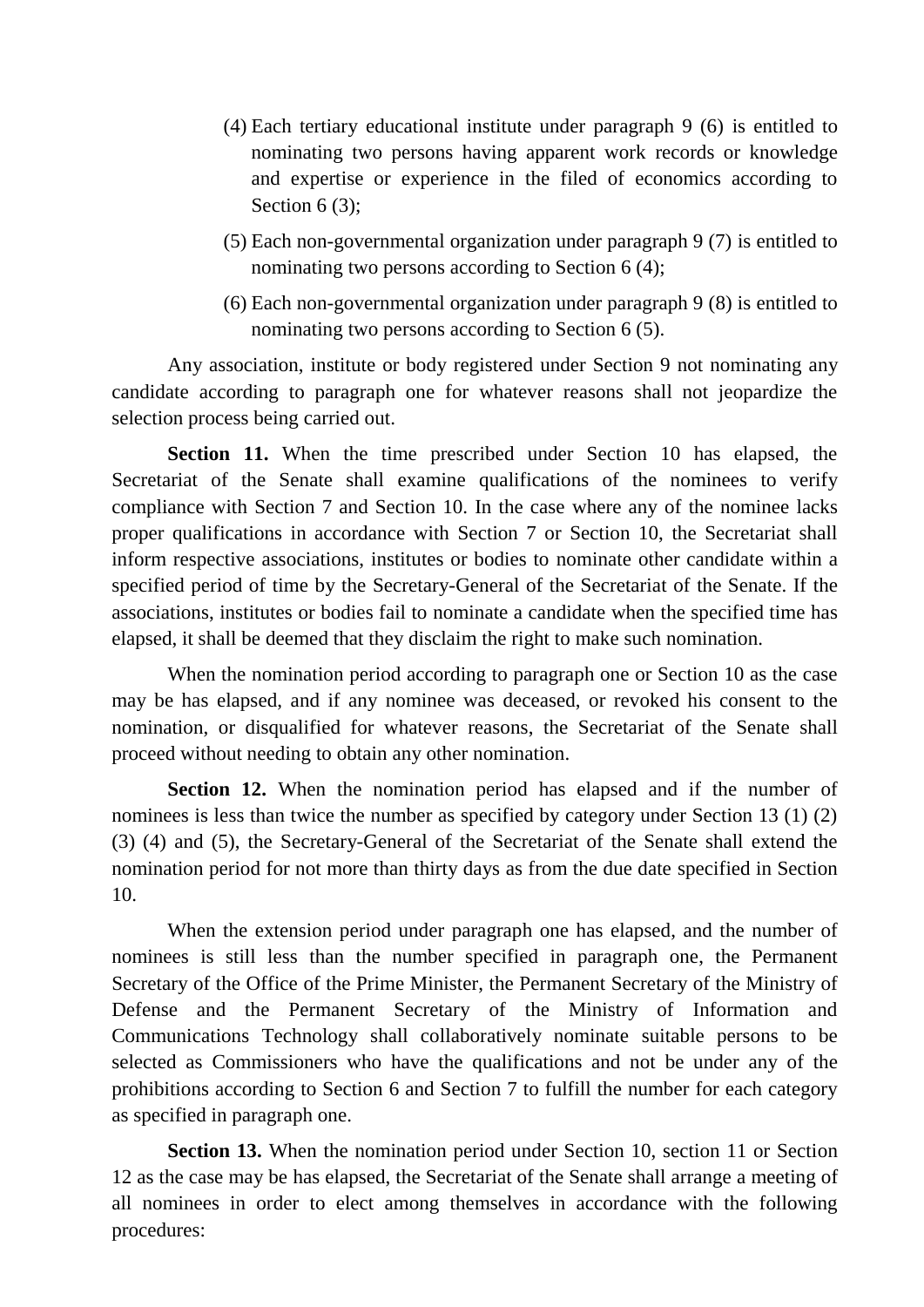- (1) Nominees under Section 10 (1) from professional associations under Section 9 (1) shall elect two among themselves to be the NBTC Commissioners under Section 6 (1), one each in sound broadcasting service and television broadcasting service; and nominees under Section 10 (1) from institutes under Section 9 (3) shall elect two among themselves to be the NBTC Commissioners under Section 6 (1), one each in sound broadcasting service and television broadcasting service;
- (2) Nominees under Section 10 (2) from professional associations under Section 9 (2) shall elect two among themselves to be the NBTC Commissioners under Section 6 (2); and nominees under Section 10 (2) from institutes under Section 9 (4) shall elect two among themselves to be the NBTC members under Section 6 (2);
- (3) Nominees under Section 10 (3) and Section 10 (4) shall separately elect eight among themselves to be the NBTC Commissioners under Section 6 (3), four each in the field of law and economics;
- (4) Nominees under Section 10 (5) shall elect four among themselves to be the NBTC Commissioners under Section 6 (4)of which two to regulate broadcasting service and two to regulate telecommunications service ;
- (5) Nominees under Section 10 (6) shall elect two among themselves to be the NBTC Commissioners under Section 6 (5).

The voting shall be in accordance with the criteria and procedures prescribed by the Secretary-General of the Secretariat of the Senate. The persons obtained highest votes ranked in order of scores shall be selected.

Upon the selection of persons according to paragraph one and paragraph two, the selected persons under (1) (2) (3) (4) and (5) shall be deemed as qualified persons in accordance with Section (6) (1) (2) (3) (4) and (5) and the decision shall be final. The selection shall be completed in a period not exceeding ninety days as from the date of announcement made to the registered associations, institutes or bodies to make their nomination of suitable persons to be selected as Commissioners.

#### **Part 3**

### **Acquisition of the List of NBTC Commissioners**

### **by Means of Selection**

**Section 14**. When the cause of selection and appointment of the NBTC Commissioners has occurred, there shall be a Scrutinizing Committee having duty to select qualified persons to be appointed as the Commissioners. The Scrutinizing Committee consists of fifteen members as follows: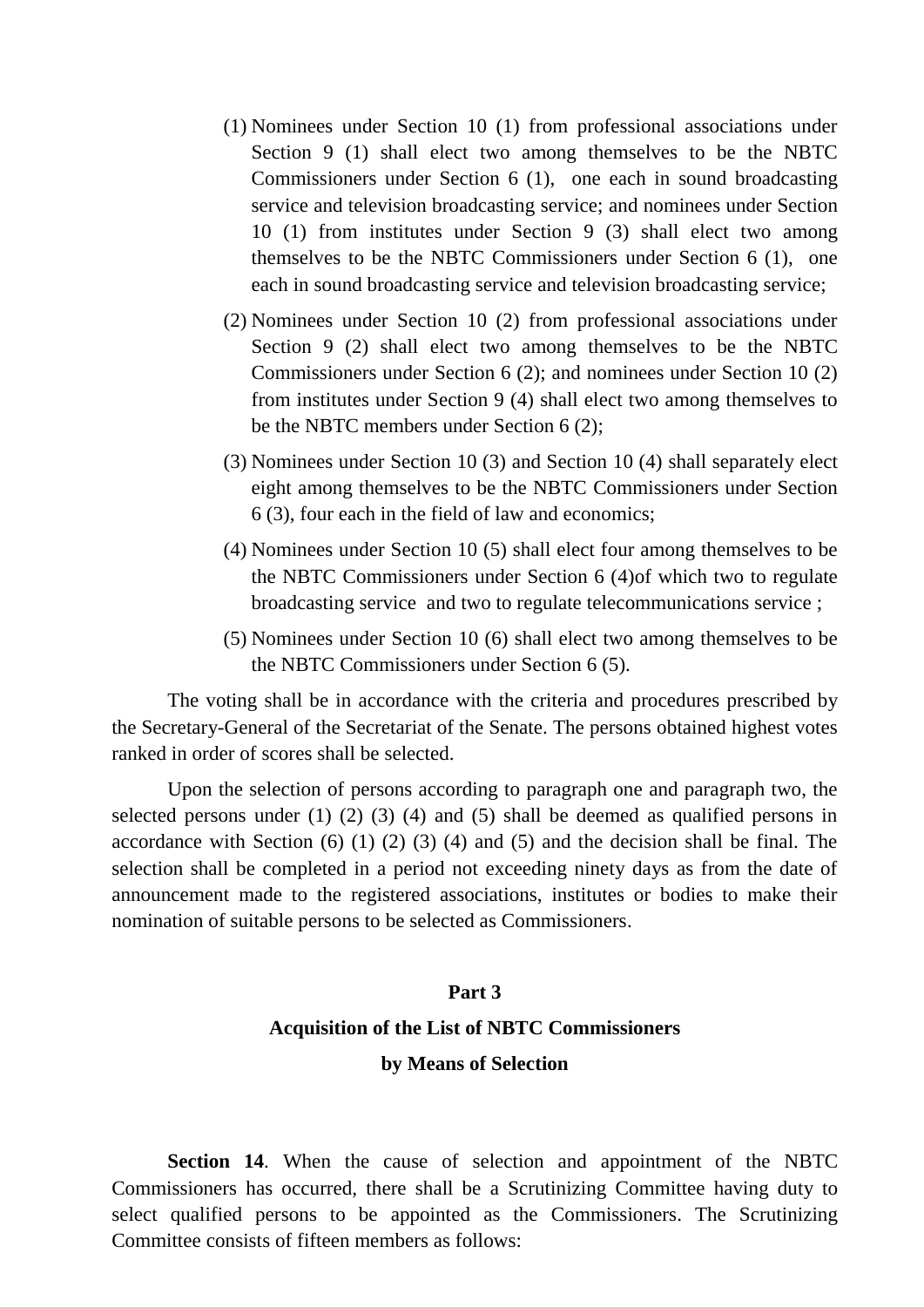- (1) The Chairperson of the National Human Rights Commission;
- (2) The Chairperson of the National Economic and Social Advisory Council;
- (3) The Permanent Secretary of the Office of the Prime Minister;
- (4) The Permanent Secretary of the Ministry of Defense;
- (5) The Permanent Secretary of the Ministry of Information and Communications Technology;
- (6) Director of Thailand National Electronics and Computer Technology;
- (7) The President of Council of Engineers;
- (8) The Chairperson of the Council of Disabled People of Thailand;
- (9) The Chairperson of the Communication Arts Association of Thailand;
- (10) The Chairperson of the Confederation of Radio and Television Profession Associations;
- (11) The Chairperson of the Coordinating Committee of the Non Governmental Organizations;
- (12) The Chairperson of Broad of Directors, the Thai Institute of Directors Association;
- (13) The Chairperson of the Thai Broadcast Journalists Association;
- (14) The Chairperson of the National Federation of Community;
- (15) The Chairperson of the Confederation of Consumer Protection Organizations.

The Chairperson and members of the Scrutinizing Committee shall not be eligible for application as a Committee of the NBTC, and the organizations under paragraph one shall not be eligible for a registration in order to make a nomination under Part 2.

The members of the Scrutinizing Committee shall elect one among themselves to be Chairperson and the other one to be secretary of the Scrutinizing Committee.

If it is unable to have the entire members of the Scrutinizing Panel or if any member thereof is unable to perform his duty, the Scrutinizing Committee not less than half of the total members shall consist of its remaining members.

The Secretariat of the Senate shall be secretariat unit for the selection and appointment of the members.

**Section 15.** In the scrutinizing process under this Part, the Secretariat of the Senate shall make open announcement for application of qualified persons according to Section 6 through radio, television, newspapers and electronic media for at least consecutive thirty days.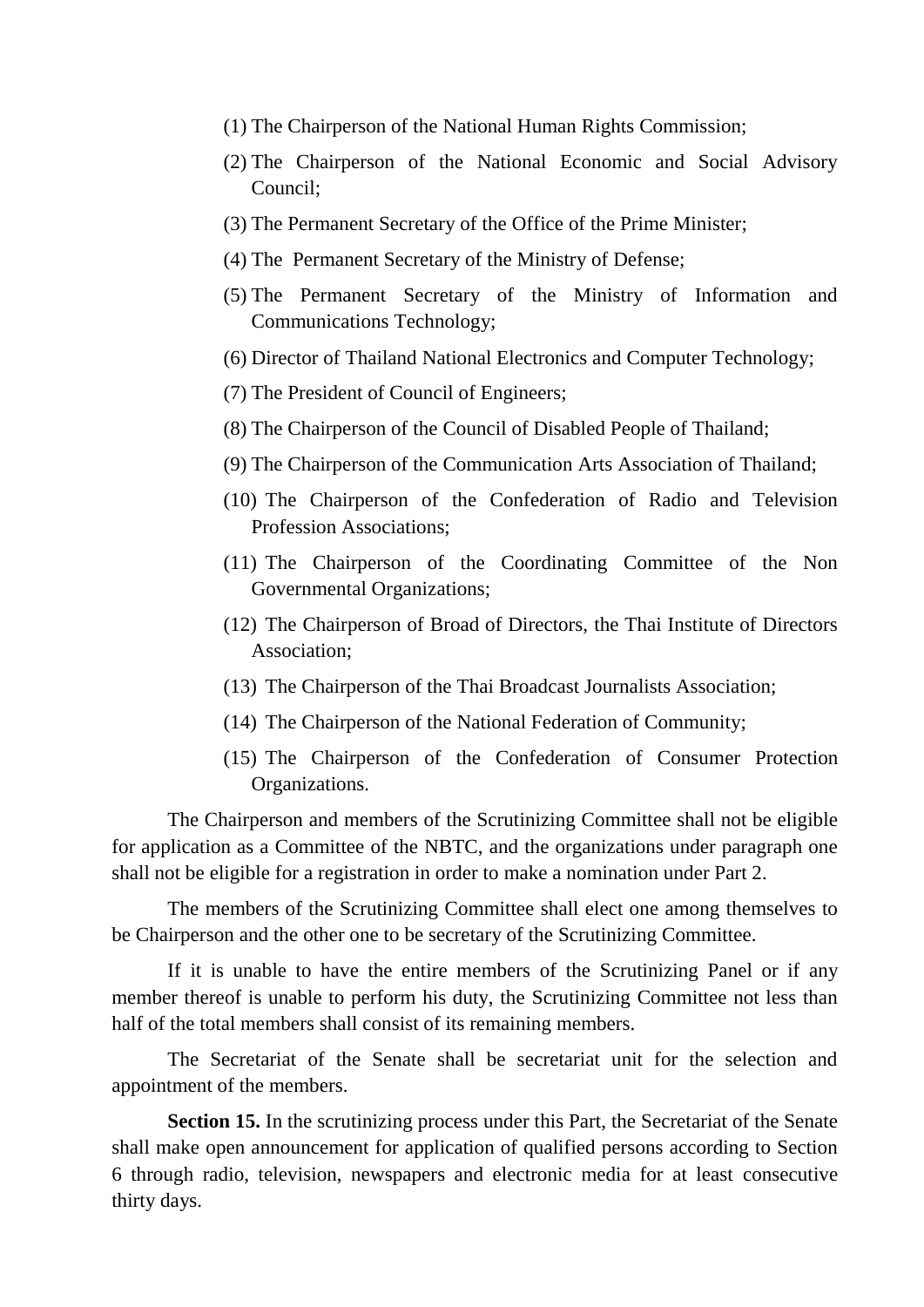A person eligible for application to be selected for appointment as Commissioners shall not be the person being nominated by the associations or bodies under Section 10.

When the period specified according to paragraph one has elapsed, the Scrutinizing Committee shall select the persons suitable for appointment as Commissioners in the double number of the members according to Section 6 (1) (2) (3) (4) and (5).

The criteria and procedures for selection shall be prescribed by the Secretary-General of the Secretariat of the Senate. The persons obtained highest votes ranked in order of scores shall be selected.

The provision of Section 13 paragraph three shall apply *mutatis mutandis* to the the selection of suitable persons for the committee of the Scrutinizing Committee.

Any person damaged from the scrutiny may file his case with the Administrative Court, but this shall not cause a suspension or postponement of any procedures carried out except as otherwise ruled or ordered by the Administrative Court. In the case where the Administrative Court has ruled or ordered that the selected person is unqualified and is under any of the prohibitions or is selected unlawfully, that person shall be removed from office from the date the Administrative Court has the ruling or order.

#### **Part 4**

#### **Selection and Appointment of Commissioners**

**Section 16.** Upon receiving the name list of persons suitable for appointment as NBTC Commissioners by means of nomination according to Part 2, and by means of selection according to Part 3, the Secretary-General of the Senate shall compile the said name list into one. If the number of suitable persons for appointment as Commissioners is not less than twice the number of members as specified in Section 6 (1) (2) (3) (4) and (5), the name list together with the said persons' bio-data and work records, which must be clearly stated together with evidences declaring that they are qualified in accordance with Section 6, shall be submitted to the President of the Senate within thirty days as from the date of obtaining the name lists according to Section 13 and Section 15 for further consideration and resolution of the Senate.

In the case where the process of nomination according to Part 2, or selection according to Part 3 is not complete by due date specified in Section 13 paragraph three, the Secretary-General of the Secretariat of the Senate shall submit the name list of suitable persons for appointment as Commissioners obtained by due date together with the said persons' bio-data and work records, which must be clearly stated together with evidences declaring that they are qualified in accordance with Section 6, to the President of the Senate within thirty days as from the date that has elapsed according to Section 13 and Section 15 for further consideration and resolution of the Senate.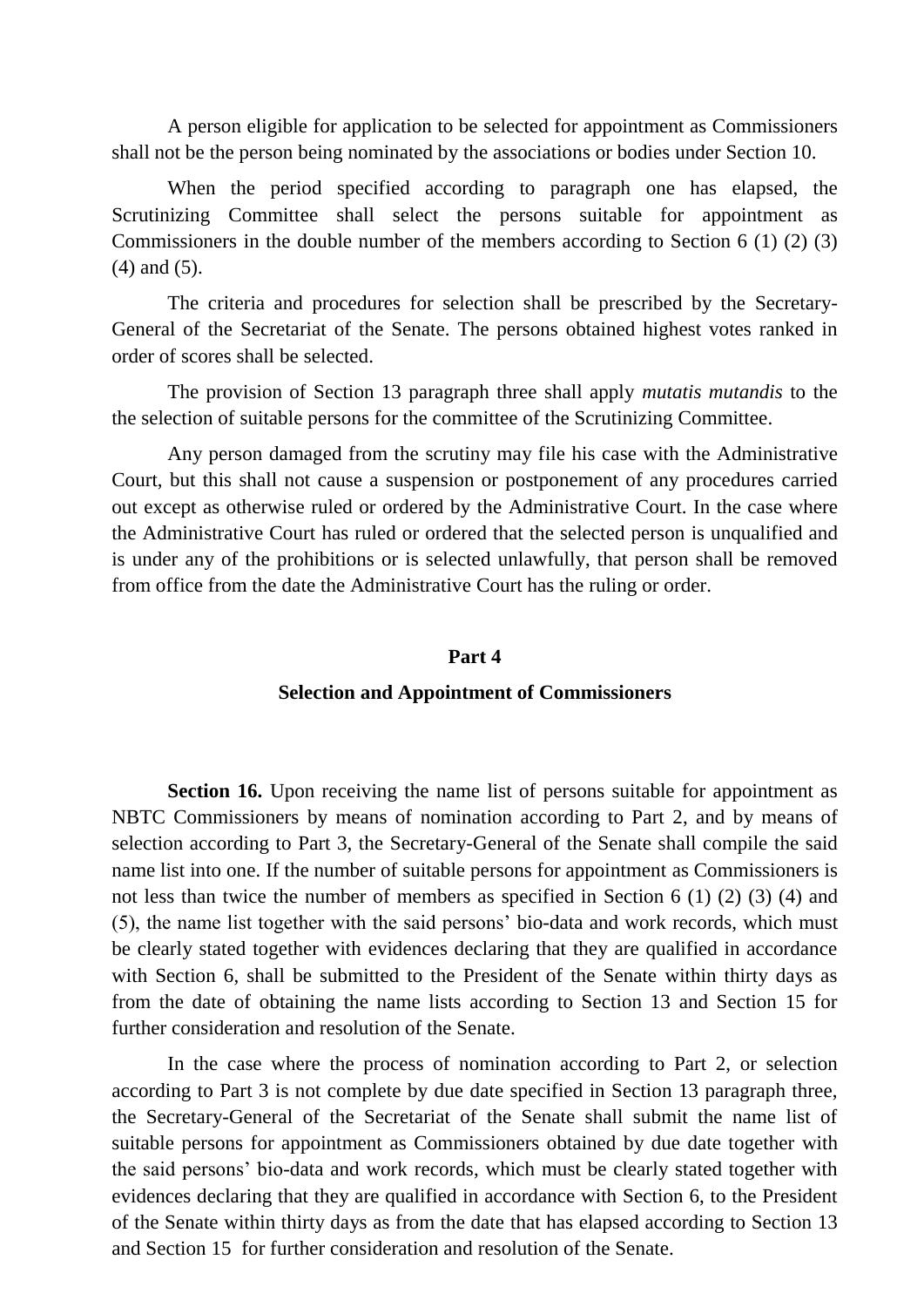**Section 17.** The Senate shall pass a resolution selecting the nominated persons from the name list submitted by the Secretary-General of the Secretariat of the Senate within sixty days as from the date receiving the name list for appointment as Commissioners under Section 6. For this purpose, the persons who receive the highest votes in respective order shall be selected as Commissioners. The voting shall be conducted by secret ballot. The selected persons shall be notified accordingly.

When the time specified under paragraph one has elapsed, if the number of selected Commissioners is less than the number specified in Section 6, the President of the Senate shall notify the Prime Minister. The Prime Minister shall thereby submit the name list to the Council of Ministers for consideration and action in order to obtain a complete number of the Commissioners in accordance with Section 6 within thirty days as from the date of notifying the Prime Minister.

The persons selected as Commissioners under paragraph one or paragraph two as the case may be shall meet and elect one Chairperson and two Vice Chairpersons within fifteen days as from the day of obtaining complete number of persons selected as Commissioners, the result of which shall be reported to the Prime Minister. The Prime Minister shall thereby propose the names to the King for a Royal Command appointing the said positions.

**Section 18.** In the case the selected person under section 17 is under any of the prohibition according to Section 8 (1) (2) or (3), the King will appoint, with the advice of the Prime Minister, only when that person has resigned from the position according to Section 8 (1) or (2), or has adduced evidence to the satisfaction that his engagement in the occupation or profession according to Section 8 (3) has ceased to exist. This shall be done within fifteen days as from the date of being selected. If that person has not resigned or ceased to engage in the occupation or profession within the specified time, it shall be deemed that that person has never been selected as Commissioners and the Senate shall select another member from the name list submitted by the Secretary-General of the Secretariat of the Senate according to Section 16.

# **Part 5 Term and Vacation of Office**

**\_\_\_\_\_\_\_\_\_\_\_\_\_\_\_\_\_\_\_\_\_\_\_\_\_\_\_\_**

**Section 19.** The Commissioners shall hold office for a term of six years as from the date of being appointed by the King and shall serve for only one term.

Commissioners who vacate office at the expiration of term shall remain in office to continue to perform their duties until the King issues a Royal Command appointing new Commissioners.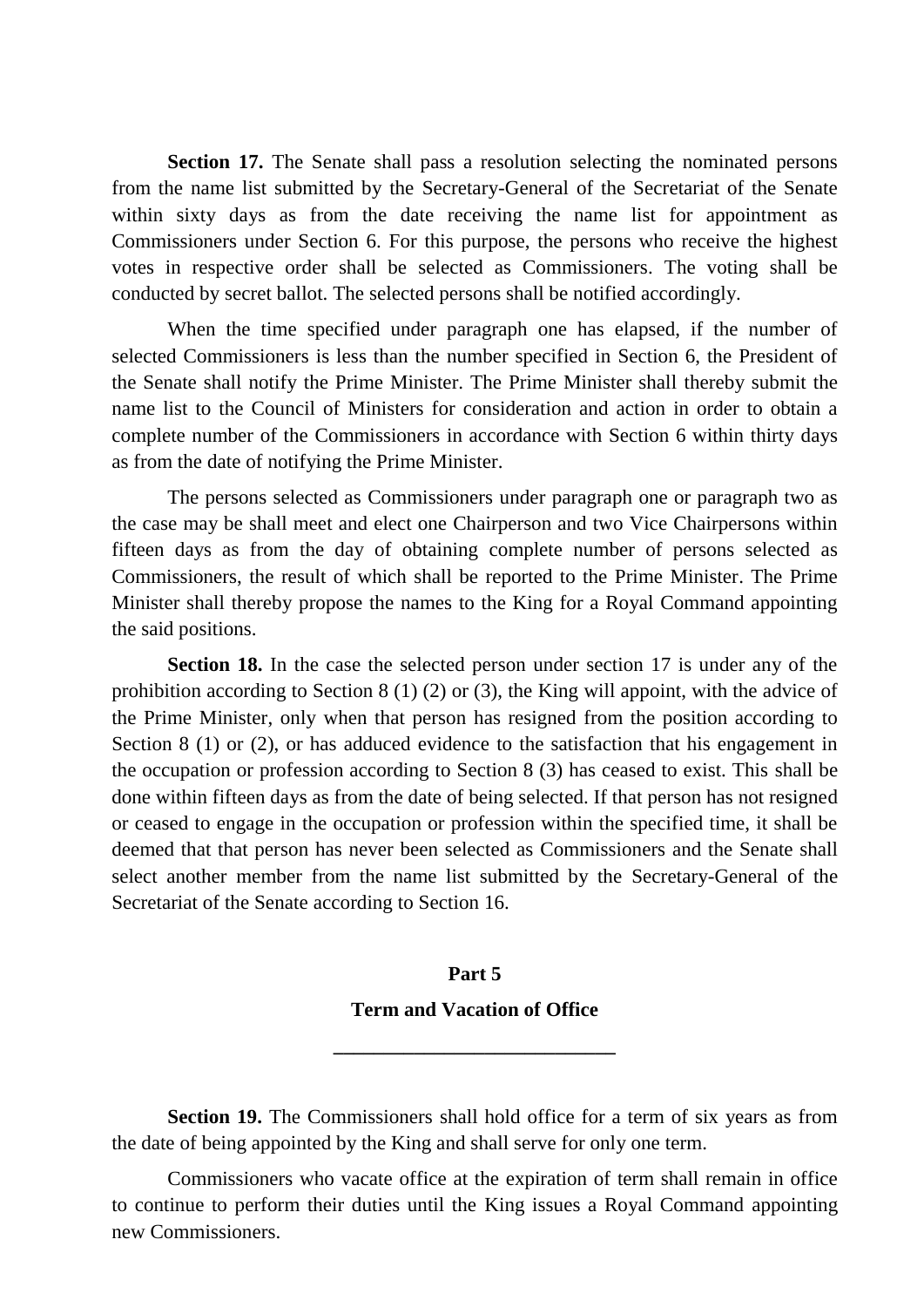Before an expiration of term for a period not less than ninety days, the Secretariat of the Senate shall arrange for nomination process and appointment of new Commissioners without delay.

**Section 20.** In addition to the vacation of office at the expiration of the term, Commissioners vacate office upon:

(1) death;

- (2) having attained the age of seventy years;
- (3) resignation;
- (4) being disqualified or being under any of the prohibition under section 7;
- (5) violation of Section 8;
- (6) being expelled by a resolution of the Senate under Section 21;
- (7) being removed by a resolution of the Senate under the Organic Act on Counter Corruption;

The vacation of office under (1) (2) or (3) shall be brought to the King for His acknowledgment. If the vacation of office is under (4) (5) (6) or (7), the matter shall be proposed to the King for Royal Command removing the Commissioner from office. The said Royal Command shall take effect from the date the person has been disqualified, or has been under any of the prohibition, or the date of conducting violating act, or the date the Senate has the resolution for the person to vacate office, or the date he was removed as the case may be.

If there is the cause under paragraph one, the remaining Commissioners may continue to perform duties and it shall be deemed that the NBTC consists of the existing Commissioners but not less than six persons.

In the case where a Commissioner vacates office before completing his term, the person appointed in his replacement shall remain in office for the unexpired term of office of the person he replaces. In the case where the remaining term is less than three years, he is eligible for an appointment for one more term.

In the case where the Chairperson or Vice Chairperson vacates office upon the cause under paragraph one, the Commissioners of the NBTC shall elect one among themselves to be the Chairperson or Vice Chairperson and inform the Prime Minister for his acknowledgment upon which the Prime Minister will propose the name to the King for appointing that person as the Chairperson or Vice Chairperson as the case may be.

**Section 21.** Members of the House of Representatives or the Senate of not less than one-fourth of the total number of the existing members of each House have the right to lodge with the President of the Senate in order to request that the Senate pass a resolution removing a Commissioners from office due to gross misbehavior or gross negligence in the performance of duty.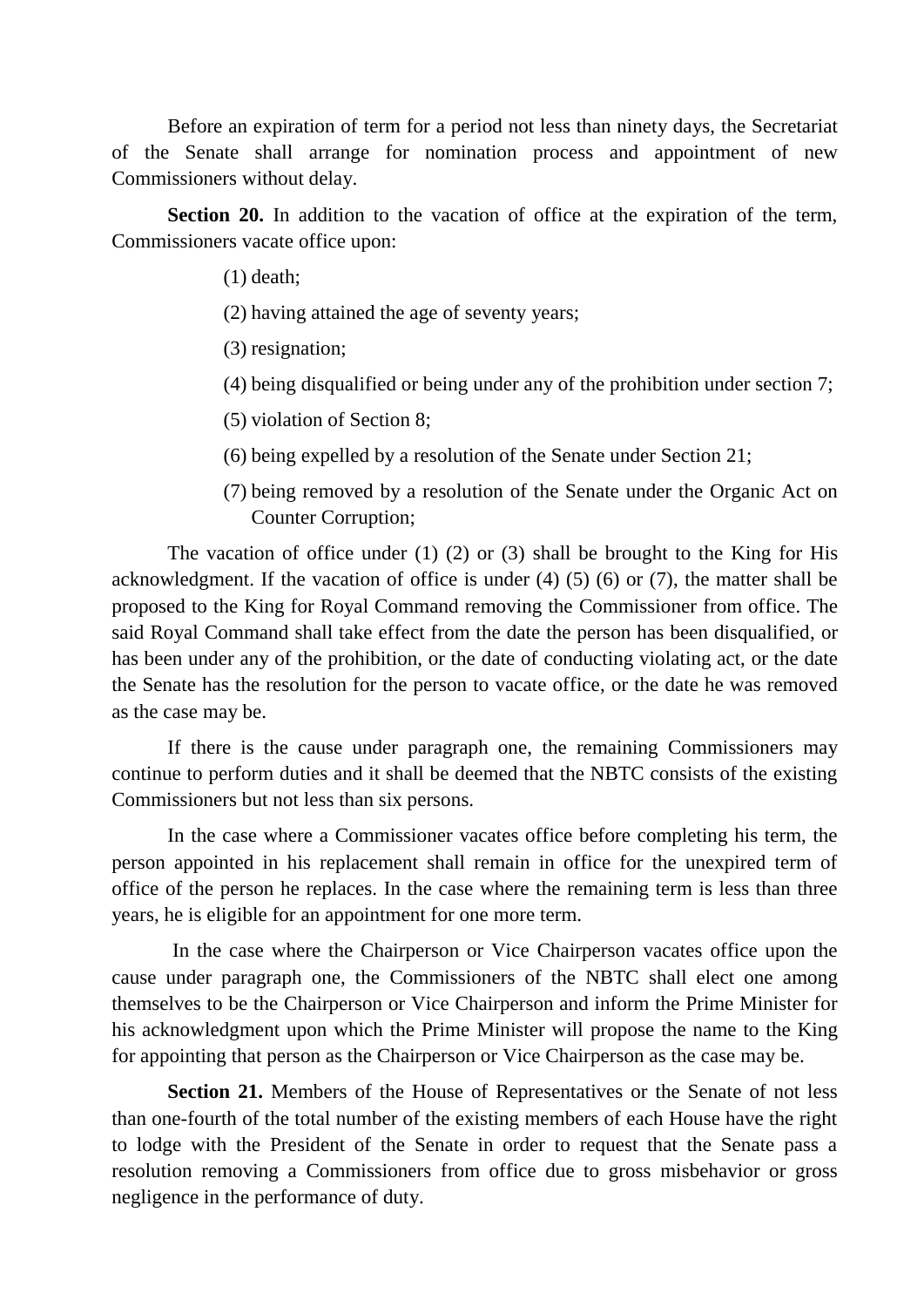The resolution of the Senate under paragraph one shall be passed by votes of not less than three-fourths of the total number of the existing members of the Senate.

**Section 22.** There occurs any event that the NBTC fails to perform their duties efficiently as stipulated by law, the following persons shall have the right to lodge with the President of the Senate in order to request that the Senate pass a resolution removing all NBTC Commissioners from office:

- (1) Members of the House of Representatives of not less than one-fourth of the total number of the existing members of the House;
- (2) Members of the Senate of not less than one-fourth of the total number of the existing members of the Senate;
- (3) Not less than 20,000 people who are service users affected by the act according to paragraph one. The complaint must be lodged with the President of the Senate in accordance with the criteria specified by the President of the Senate.

A resolution of the Senate under paragraph one shall be passed by votes of not less than two-thirds of the total number of the existing members of the Senate. In making the resolution, the Report of the Monitoring and Evaluation Committee submitted to the Senate in accordance with Section 72 must be taken into consideration.

In the case where all the Commissioners vacate office upon the cause under paragraph one, the vacating Commission shall remain in office only as necessary until the new Commissioners take office.

## **Part 6**

## **Meetings, Powers and Duties of the Commission**

**Section 23.** The conduct of meetings, making resolutions and performing duties of the NBTC shall be in accordance with the rules and regulations prescribed by the NBTC.

Any Commissioner having interest in the matter under consideration shall not have right to attend the meeting.

In performing its duties, the NBTC may appoint one or more than one Commissioner to act on its behalf. The NBTC may not deny any liability on grounds that the Commissioners have been entrusted to perform such duties.

**Section 24.** The conduct of duties of the NBTC, BC and TC in matters relating to or having impacts on public interest shall be undertaken by the resolution of the meeting. The minutes of the meeting and results of the decisions made individually and as a group shall be disclosed to the public through electronic media of the Office of the NBTC and any other appropriate mean as prescribed by the NBTC.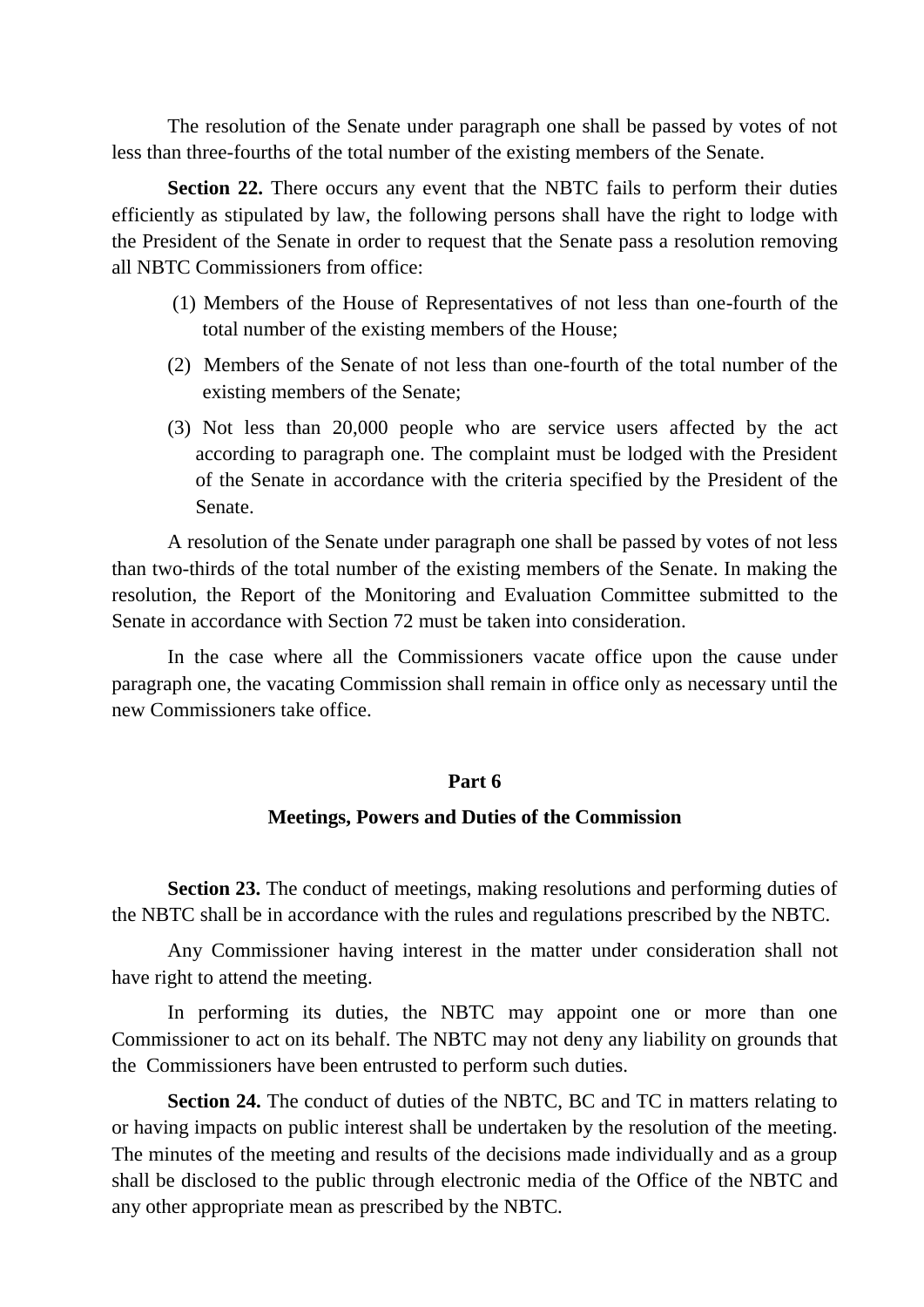Any information contained in the minutes of the meeting which is not subject to disclosure according to the Official Information Act, the NBTC may pass a resolution that that particular information shall not be released.

Disclosure of the minutes of the meeting and results of the decisions under paragraph one shall be done within thirty days as from the date of passing the resolution, but may be extended for not more than fifteen days in necessary case. In this regard, the reasons and justifications for the extension must be given.

**Section 25.** Commissioner(s) shall be deemed as person holding a high-ranking position under the Organic Act on Counter Corruption and shall be a competent official under the Penal Code.

**Section 26.** The Chairperson, Vice Chairperson and other Commissioners shall perform full time work.

The Chairperson, Vice Chairperson and other Commissioners shall receive remunerations on a monthly basis as specified in the Royal Decree.

The Chairperson, Vice Chairperson and other Commissioners may disburse for travel allowances incurred from performing their duties in other areas not exceeding the rates specified in the Royal Decree.

**Section** 27. The NBTC shall have the powers and duties as follows:

- (1) To formulate a Frequency Management Master Plan, Table of Frequency Allocations , Broadcasting Master Plan, Telecommunications Master Plan, Frequency Plan, and Telecommunications Numbering Plan;
- (2) To assign radio frequencies for the undertaking of sound broadcasting, television broadcasting, radiocommunication, and telecommunication services;
- (3) To prescribe characteristics and categories of sound broadcasting, television broadcasting, and telecommunications services;
- (4) To license and regulate the use of radio frequencies and radiocommunication equipments in the undertaking of sound broadcasting, television broadcasting and telecommunications services, or radiocommunication service; and prescribe licensing criteria and procedures, conditions, or licensing fees;
- (5) To prescribe criteria for efficient use of radio frequency without causing interference to the same type of business and other type of business;
- (6) To license and regulate the operations of sound broadcasting, television broadcasting and telecommunications services to allow service users to have choices of services with quality, efficiency, timeliness, reliability and fairness; and prescribe licensing criteria and procedures, conditions, or licensing fees;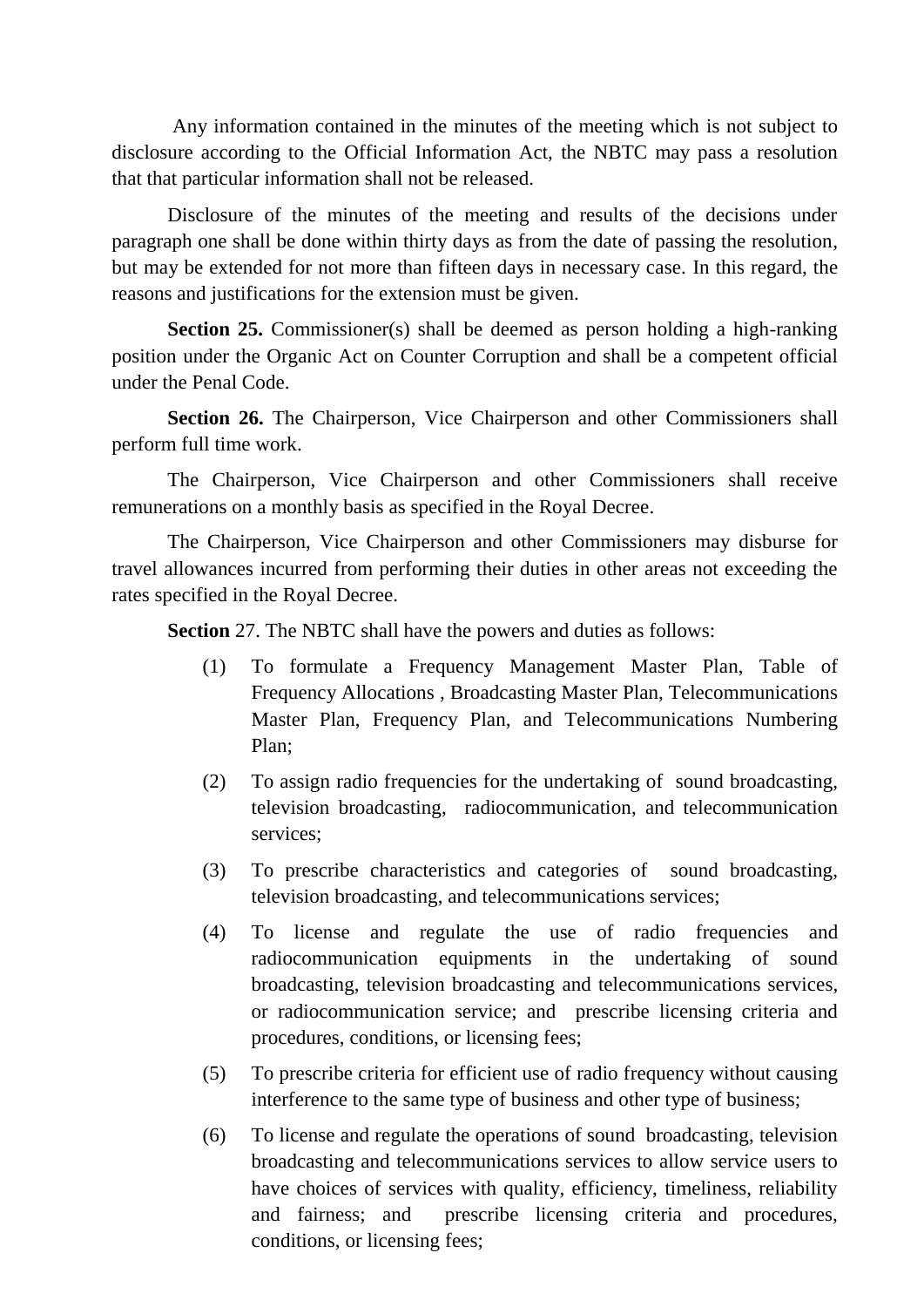- (7) To license and regulate the use of telecommunications numbers; and prescribe licensing criteria and procedures, conditions, or licensing fees;
- (8) To prescribe criteria and procedures for interconnection, and criteria and procedures for setting access charges or interconnection charges to be applied to the undertaking of sound broadcasting, television broadcasting and telecommunications services, both for the same type of business and other type of business, which shall be fair to service users, service providers and investors, or between the telecommunications service providers with due regard to public interest;
- (9) To set tariff structure and price structure for sound broadcasting, television broadcasting and telecommunications services which shall be fair to service users and service providers with due regard to public interest;
- (10) To set standards and required technical specifications for sound broadcasting, television broadcasting, telecommunications and radiocommunication services;
- (11) To prescribe measure for the prevention of anti-competitive conduct or unfair competition in sound broadcasting, television broadcasting and telecommunications services;
- (12) To prescribe measure for the provisions of telecommunications services universally and equally in accordance with Section 50;
- (13) To protect right and liberty of the people from being exploited by the operators; protect individual right of privacy and freedom to communicate by means of telecommunications; promote right, freedom and equality of the people in the access to, and use of frequencies in the sound broadcasting, television broadcasting and telecommunications services;
- (14) To coordinate matters relating to frequency management, both at the national and international levels;
- (15) To determine and resolve issues relating to interference of frequencies;
- (16) To monitor and provide advice on the undertaking of sound broadcasting, television broadcasting and telecommunications services;
- (17) To set forth regulation on merger, cross ownership-holding or broadcasting market dominance amongst mass media businesses or by any other person, which has the effect of impeding the liberty of the public in perceiving information or of obstructing public access to a diversity of information;
- (18) To promote a formation of licensees, broadcasters, and mass media professionals in the radio and television businesses into diverse forms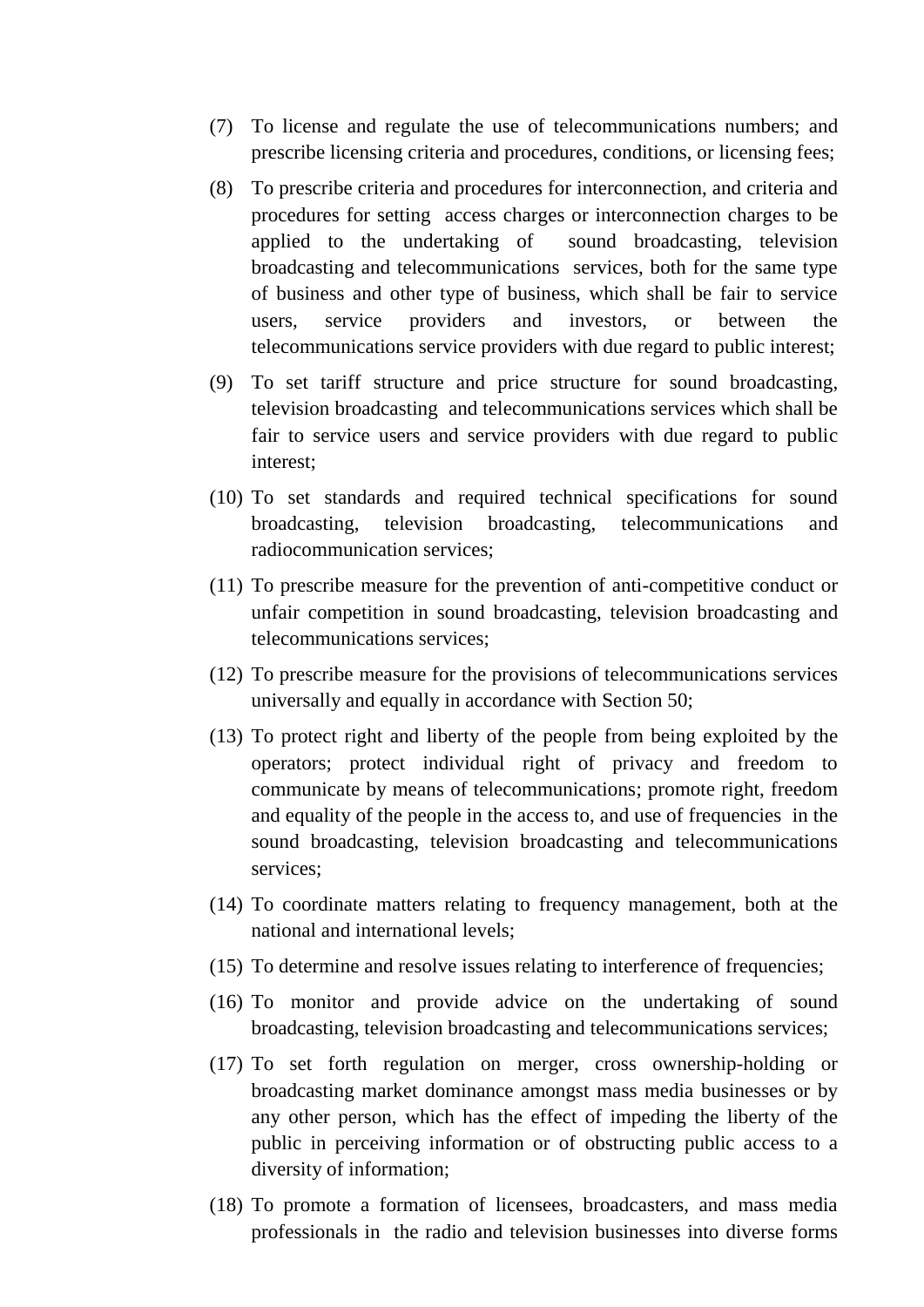of organizations which will have the mandate to set forth ethical standards and self-regulation pertaining to the occupation or profession under the ethical standards;

- (19) To issue rules or notifications according to Section 58;
- (20) To approve the budget of the Office of the NBTC budgets, including the financing of the Fund under Section 55;
- (21) To determine and approve financial allocation for the Fund as proposed by the Fund Management Committee under Section 55;
- (22) To provide information and participate in negotiations or making agreements between the Kingdom of Thailand and foreign governments or international organizations in matters relating to frequency management, sound broadcasting, television broadcasting, telecommunications services, or other related undertakings;
- (23) To give advice to the Cabinet for an issuance of, or amendment to, legislation related with frequency allocation and other matters relating to frequencies, sound broadcasting, television broadcasting, and telecommunications services;
- (24) To prescribe rules, notifications or orders under the powers and duties of the NBTC;
- (25) To perform any other acts as prescribed in this Act or other laws.

In setting forth regulation on merger, cross right-holding or market dominance under (17), the NBTC shall hold a hearing from the public and parties concerned.

The exercising of powers and duties under paragraph one shall not be contrary to or inconsistent with the Broadcasting Business Act, the Telecommunication Business Act and the Radiocommunications Act.

Such rules, notifications or any orders shall come into force upon being published in the Government Gazette.

**Section 28.** NBTC shall hold a hearing from the stakeholders and the public in order to take those opinions into its consideration before issuing rules, notifications, or orders pertaining to the supervision of sound broadcasting, television broadcasting and telecommunications services which shall be enforceable in general and related with the competition in the business or may have significant impacts on the public. The NBTC shall provide background information, reasons, justifications, and a summary of the matters, as well as the issues expected to obtain from the hearing. The time taken for a hearing shall not be less than thirty days, except for emergency case or compelling necessity that the NBTC may allow a shorter time allocated for that hearing.

The Office of the NBTC shall prepare a summary record of the hearing which consists of opinions obtained, NBTC's resolution or consideration regarding the said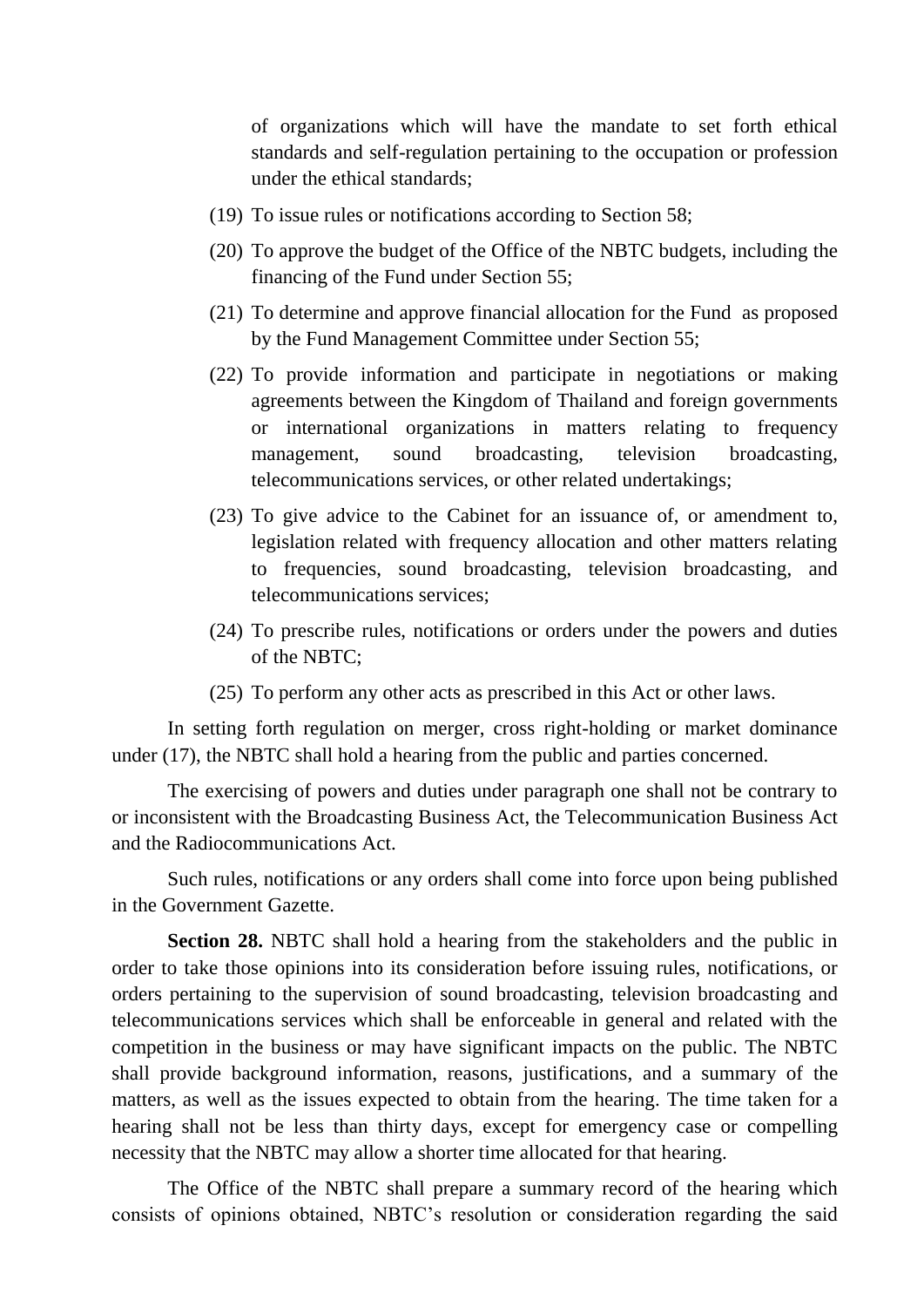opinions, including reasons and proposed actions. This record shall be publicized through the Office of the NBTC's information network system.

**Section 29.** In setting the rates for network access or interconnection charges, any fees or service charges for the undertaking sound broadcasting, television broadcasting and telecommunications services under this Act and the Broadcasting Business Act or the Telecommunications Business Act, the NBTC shall have due regard to the public interest and burden of the consumers, costs of providing service, optimization and efficient allocation of resources.

**Section 30.** In performing duties of the NBTC, BC, TC, other committees and sub-committees established under this Act, including the Secretary-General of the NBTC and staff of the Office of the NBTC in relation to requests or complaints lodged according to the law, rules, regulations, notifications or contracts that the NBTC or the Office of the NBTC makes with private entities, and if a deadline is not specified in the said law, rules, regulations, notifications or contracts, the NBTC shall manage to have the deadline specified and make known to the public. For any matter to which a deadline is not given, the authorities must complete it within fifteen days as from the date of receiving the request.

In the case where the NBTC, BC, TC, other committees and sub-committees established under this Act, the Secretary-General of the NBTC and staff of the Office of the NBTC prolonged the performing of their duties to a date later than that specified in paragraph one without justifiable reasons and if it causes damage to any person, the Office of the NBTC shall be liable to make compensation to that person. The sum of money paid for such compensation shall be charged from the NBTC, BC, TC, other committees and sub-committees established under this Act, the Secretary-General of the NBTC and staff of the Office of the NBTC who are the cause of the delay as the case may be if such damage occurred from the act or the act refrained intentionally or with gross negligence.

**Section 31.** For the benefit of consumer protection from being exploited by the sound broadcasting, television broadcasting and telecommunications operators, the NBTC shall have the duties to inspect the operators hereof to prevent them from taking any action that may be deemed as unfair treatment. The NBTC shall set up two subcommittees consisting of persons having knowledge, expertise and experience beneficial to the NBTC's conduct of duties in consumer protection in the filed of broadcasting service, and in consumers protection in the filed of telecommunications service. The subcommittees shall have the duties and powers in making judgment and recommendations in matters relating to the lodged complaints and other duties as required by the NBTC.

In the case where the sound broadcasting, television broadcasting and telecommunications operators act in any way which may be deemed as an unfair treatment to the consumers by using their network or advertisement in the manner of undue profit making, or causing annoyance by whichever means as specified by the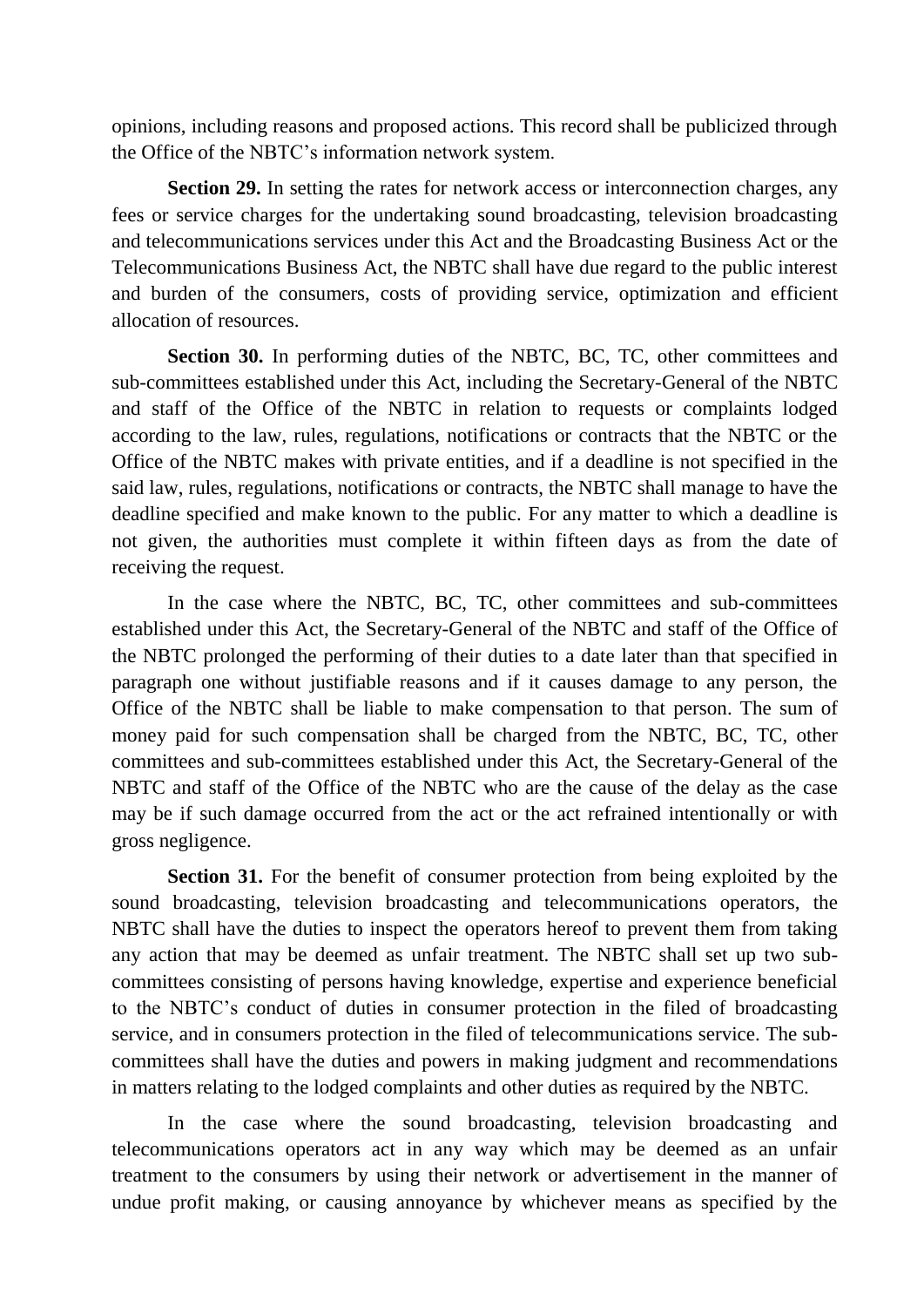NBTC, the NBTC shall have the power to order the operators to refrain from taking such acts.

**Section 32.** For the benefit of protecting individual right of privacy and freedom to communicate by means of telecommunications, the NBTC shall have the power to prescribe measures for protection of telecommunications service users' rights related to personal information, privacy rights and freedom to communicate by means of telecommunications.

In the case where there is an offense of illegal interception, utilization or disclosure of message, information or any other data by means of telecommunications, it shall be deemed that the NBTC is the damaged person under the Criminal Procedure Code.

In the case where a telecommunications business licensee is the offender under paragraph two, or knows that the offense has been committed under paragraph two but refrains from noticing or taking action in accordance with the provision of the law within reasonable time, the NBTC shall have the power to suspend or revoke his telecommunications business license.

**Section 33.** The NBTC shall have the power to appoint sub-committees, working groups, or assign competent officials to perform duties under this Act or other tasks that may be assigned.

The sub-committees and working groups shall not be of any prohibitions under Section 7 B. (1) (2) (3) (4) (5) (6) (7) (8) (9) (10) and (11).

**Section 34.** In performing the duties under this Act, the NBTC, BC, TC and the Monitoring and Evaluation Committee shall have the power to summon any state agency or person to solicit factual information, statements or relevant documents or evidence for the purpose of inquiry.

## **CHAPTER II**

## **Business Operation Regulation**

## **Part 1**

## **The Broadcasting Commission**

**Section 35.** There shall be one Broadcasting Commission, called in short "BC" consisting of:

(1) Chairperson appointed by the NBTC from NBTC Vice Chairperson;

(2) Four Commissioners appointed by the NBTC from Commissioners who are not the Chairperson or Vice Chairperson which shall consist of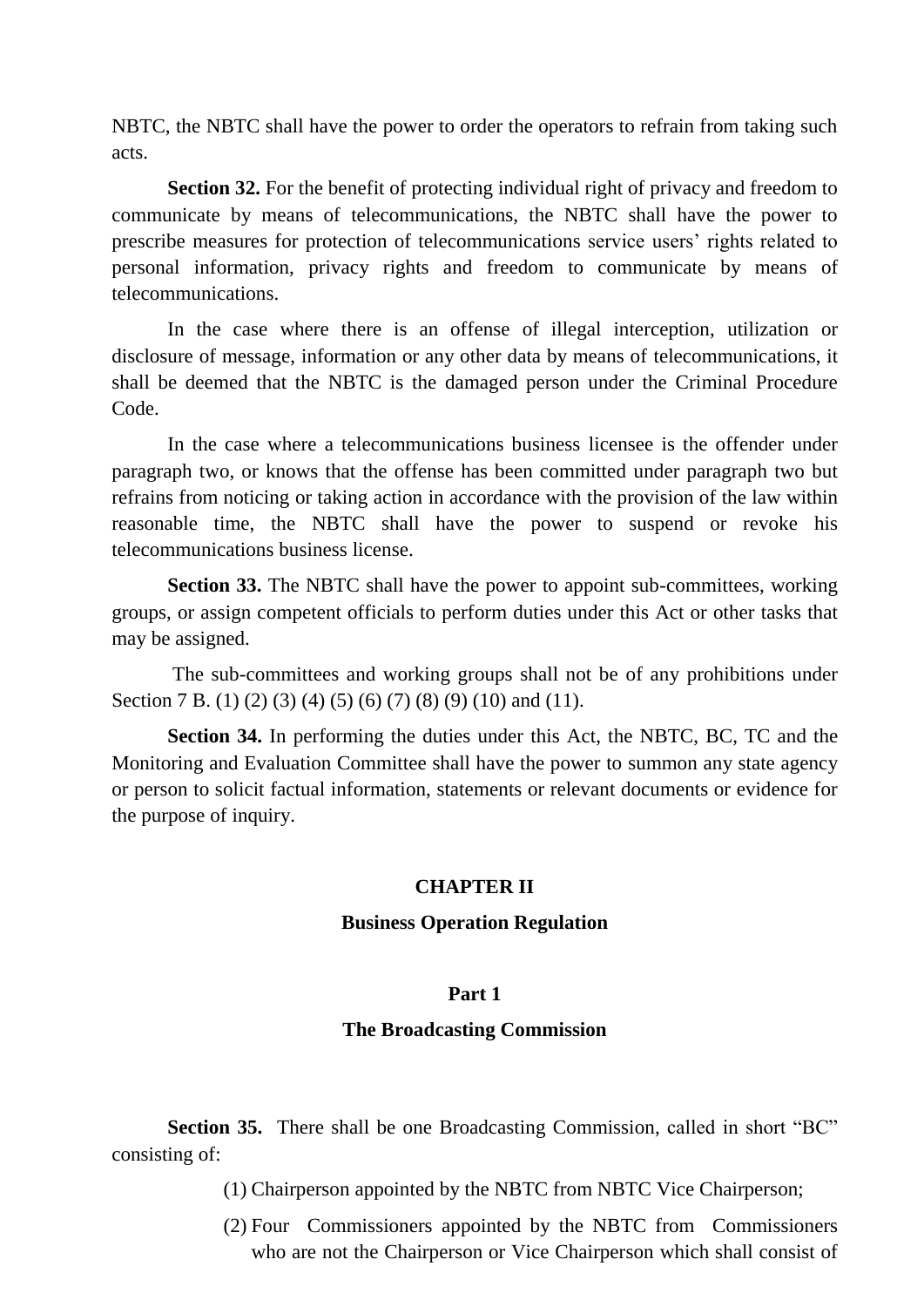two members according to Section 6 (3) and one Commissioner according to Section 6 (4).

The Commission according to paragraph one shall not be appointed as the TC at the same time.

The Secretary-General of the NBTC shall appoint competent officials of the Office of the NBTC as a secretary and an assistant secretary when necessary.

**Section 36.** The provision of Section 23 shall apply *mutatis mutandis* to the meeting of the BC unless the part of quorum where no less than one-half of the total number of Commissioners is required to constitute a quorum.

In the case where the Broadcasting Commissioners vacates office before completing his/her term and if the existing Commissioners are not less than three persons, the remaining Commissioners may continue to perform the duties.

**Section 37.** The BC shall have the power to act on behalf of the NBTC under the provisions of Section 27 (4) (6) (8) (9) (10) (11) (13) (16) and (18) pertaining to the broadcasting services, and other duties as assigned by the NBTC .

## **Part 2**

# **Telecommunications Commission**

**Section 38.** There shall be one Telecommunications Commission, called in short "TC" consisting of:

(1) Chairperson appointed by the NBTC from NBTC Vice Chairperson;

(2) our Commissioners appointed by the NBTC from Commissioners who are not the Chairperson or Vice Chairperson which shall consist of two Commissioners according to Section 6 (3) and one Commissioner according to Section 6 (4).

The Commissioners according to paragraph one shall not be appointed as a BC at the same time.

The Secretary-General of the NBTC shall appoint competent officials of the Office of the NBTC as a secretary and an assistant secretary when necessary.

**Section 39.** The provision of Section 36 shall apply *mutatis mutandis* to the meeting and the conduct of duties of the TC.

**Section 40.** The TC shall have the power to act on behalf of the NBTC under the provisions of Section 27 (4) (6) (7) (8) (9) (10) (11) (12) (13) and (16) pertaining to the telecommunications and radiocommunication services, and other duties as assigned by the NBTC.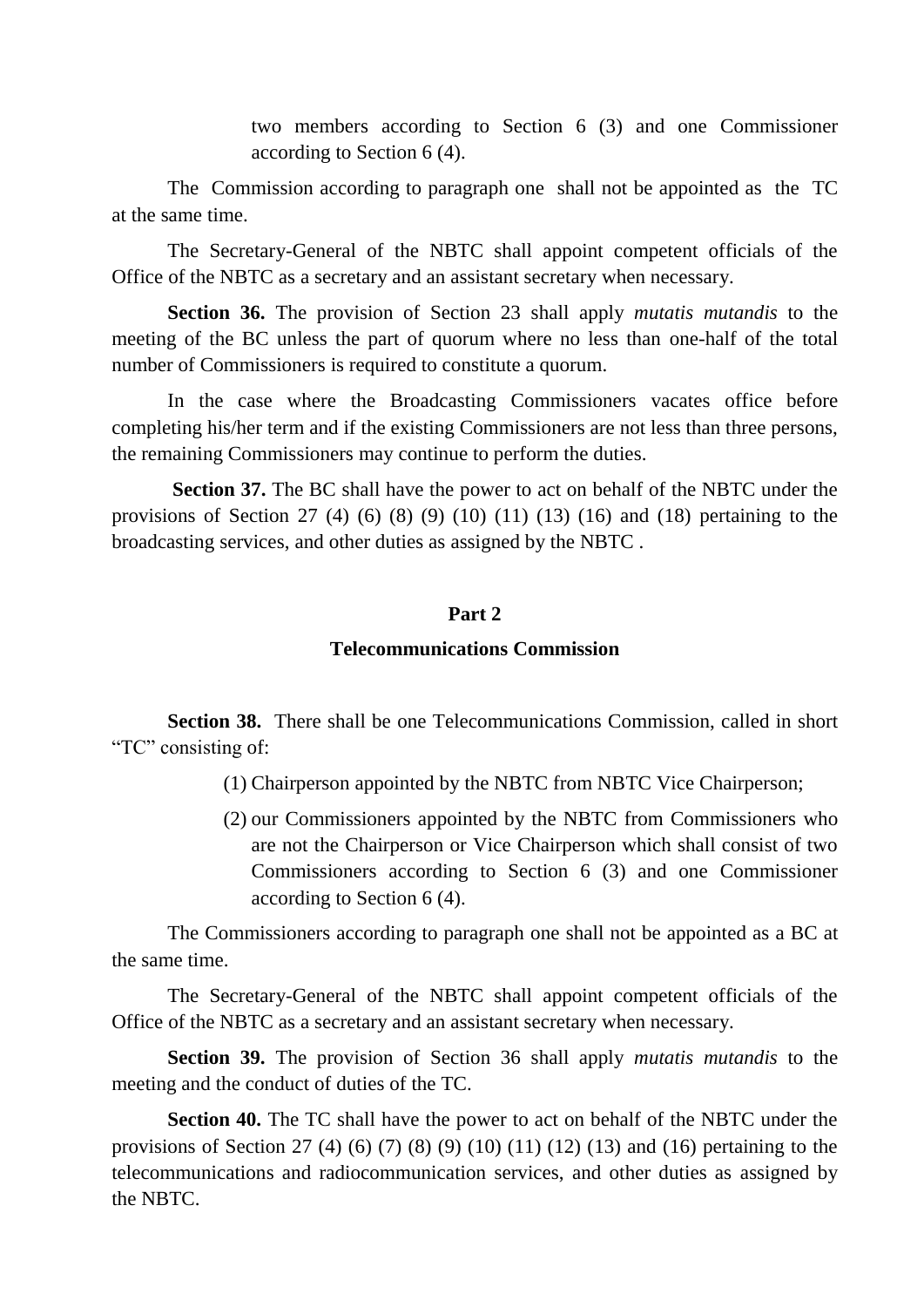#### **Part 3**

#### **Broadcasting Regulation**

**Section 41.** Any person wishing to use radio frequencies for the purpose of sound broadcasting or television broadcasting services shall obtain a license under this Act.

The License application and permission shall be in accordance with the criteria, procedures, and conditions as prescribed by the NBTC, unless for the purpose of business operation which the provision in paragraph six shall apply.

It shall be deemed that the application for radio frequency license according to paragraph one is also an application for operations of sound broadcasting or television broadcasting services under the Broadcasting Business Act; and when the NBTC permits the use of radio frequency, it shall be deemed that the applicant is permitted to operate the sound broadcasting or television broadcasting services under the Broadcasting Business Act and shall be deemed that the person is permitted to posses and use radiocommunication equipment and install the radiocommunication station under the Radiocommunications Act with respect only to the radiocommunication equipment as specified in the application.

The permission to use radio frequency for the purpose of sound broadcasting or television broadcasting services shall be carried out with due regard to maximum public interests at the national, regional and local levels in education, culture, state security and other public interests, including free and fair competition, and shall be carried out in the manner of extensively and appropriately distributing the utilities as the national communications resource to all segments of enterprises for public interest.

For the benefit of promoting radio and television programs that contribute social constructive contents or programs for children and youths, the NBTC shall set licensing conditions requiring the licensee to broadcast these programs at a period appropriate for the target group.

In the case of licensing radio frequency for sound broadcasting or television broadcasting services which are the business operation as stipulated under the Broadcasting Business Act, the selection shall be carried out by means of spectrum auctions at the national, regional and local levels. The auctions shall be conducted separately for each level in accordance with the criteria, procedures, date, and conditions as prescribed by the NBTC.

In specifying qualifications of persons who are eligible for auctioning under paragraph six, due consideration shall be given to the benefit from efficient and optimum allocation of spectrum resources, prevention of anti-competitive conduct, promotion of free and fair competition, efficient supplying of services, burdens on the consumers, and right protection for potential licensees to operate business at regional and local levels.

The licensing of radio frequency for the sound broadcasting and television broadcasting services that cause or may cause interference or duplication with the existing radio frequency shall be forbidden.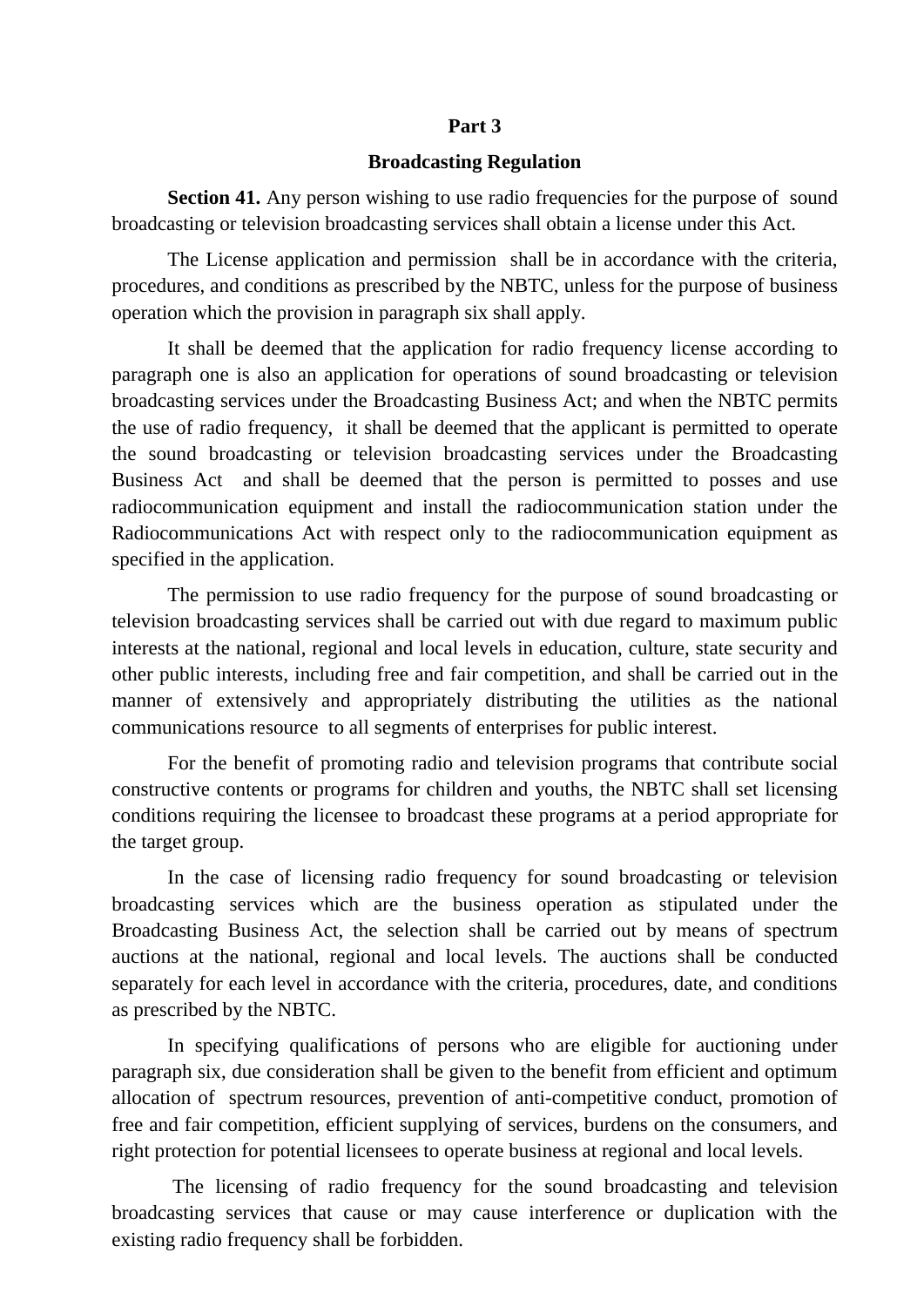**Section 42.** The NBTC shall have the powers to prescribe license fees under Section 41 by dividing into spectrum license fees and business license fees which shall be paid when the license has been granted. Payment shall be made yearly at an appropriate rate for the type of license in accordance with the Broadcasting Business Act , except for the spectrum license fees for business operation. The sum of money received from auctions under Section 41 paragraph six shall be deemed as spectrum license fees which must be paid upon having been licensed and remitted to the Fund under Section 52.

The license fees under paragraph one to be paid yearly shall be prescribed by the NBTC with due consideration given to the regulatory costs for spectrum utilization and business operations effectively at a gross rate of not more than two percent of income before deducting licensees'expenditure. The fees shall be remitted to the Office of the NBTC as its revenues.

Agencies exempted from complying with Broadcasting Business Act, either in whole or in part, shall pay the fees according to paragraph one. The NBTC shall reduce such fee as it deems appropriate with due regard to the agencies' objectives.

**Section 43.** A radio frequency license for sound broadcasting and television broadcasting services is the exclusive rights of the licensee and not transferable.

The licensee who has been authorized to use spectrum for sound broadcasting or television broadcasting business operation shall carry out by himself or herself. Business management either in whole or in part shall not be rendered or permitted to other to act on his/her behalf. But allocating the time slot to other person to run the programme shall be allowed in accordance with the criteria and procedures prescribed by the NBTC.

**Section 44.** The licensee who has been authorized to use spectrum for sound broadcasting or television broadcasting business operation has not carried out the business by using such spectrum within the limited time specified by the NBTC, or has used such spectrum in other service not relating to its objectives, or fails to comply with the business operation conditions, or conducts prohibitive acts as specified in Section 27 (11) and (17), or fails to comply with the provision of Section 43, the NBTC shall take an action to rectify the situation or issue an order to revoke the spectrum license in whole or in part.

#### **Part 4**

#### **Telecommunications Regulation**

**Section 45.** Any person who wishes to use spectrum for the purpose of telecommunications business operation shall obtain a license under this Act by means of spectrum auctions in accordance with the criteria, procedures, duration, and conditions as prescribed by the NBTC. The provision of Section 41 paragraph four and paragraph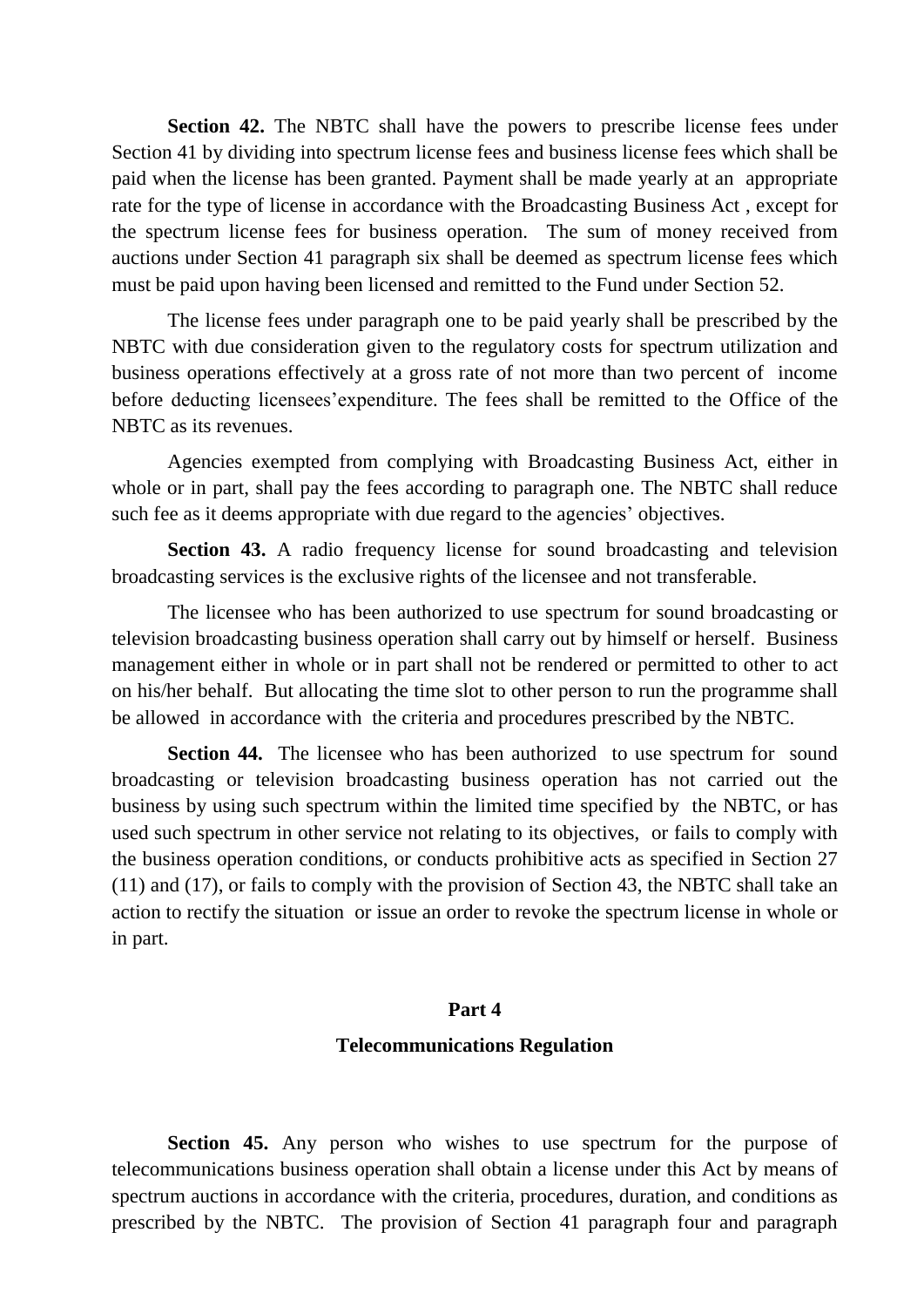seven shall apply *mutatis mutandis.* Income from spectrum auction after deducting expenditure shall be remitted to the state treasury.

It shall be deemed that the application submission for a spectrum license according to paragraph one is also an application for telecommunications business operation under the Telecommunications Business Act; and when the NBTC permits the use of spectrum, it shall be deemed that the applicant is permitted to carry out telecommunications business operation under the Telecommunications Business Act and shall be deemed that the person is permitted to possess and use radiocommunication equipment and install radiocommunication station under the Radiocommunications Act with respect only to the radiocommunication equipment as specified in the application.

The NBTC shall have the powers to prescribe license fees under the Telecommunications Business Act and fee which shall be paid annually with due regard to the regulatory costs for spectrum utilization and business operations effectively at a gross rate of not more than two percent of income before deducting expenditure. The fees shall be remitted to the Office of the NBTC as its revenues.

**Section 46.** A spectrum license for telecommunications business is the exclusive rights of the licensee and is not transferable.

The licensee who has been authorized to use spectrum for telecommunications services shall carry out the services by himself or herself. Business management either in whole or in part shall not be rendered or permitted to other to act on his/her behalf.

**Section 47.** Any licensee who has been authorized to use spectrum for telecommunications services has not carried out the business by using such spectrum within period specified by the NBTC or by using such spectrum in other services not relating to its objectives or fails to comply with the business operation conditions, or conducts prohibitive acts as specified in Section 27 (11), or fails to comply with the provision of Section 46, the NBTC shall take action to rectify the situation or issue an order to revoke the spectrum license in whole or in part.

# **CHAPTER III**

# **Guidelines for Planning Formulation**

**Section 48.** There shall be the Master Plan for Spectrum Management which shall contain at least the following items:

- (1) Details of Table all Frequency Allocations that Thailand could bring into use ;
- (2) Implementation framework for International spectrum matters;
- (3) Details of spectrum allocated to the sound broadcasting and television broadcasting services, telecommunications services, and other services;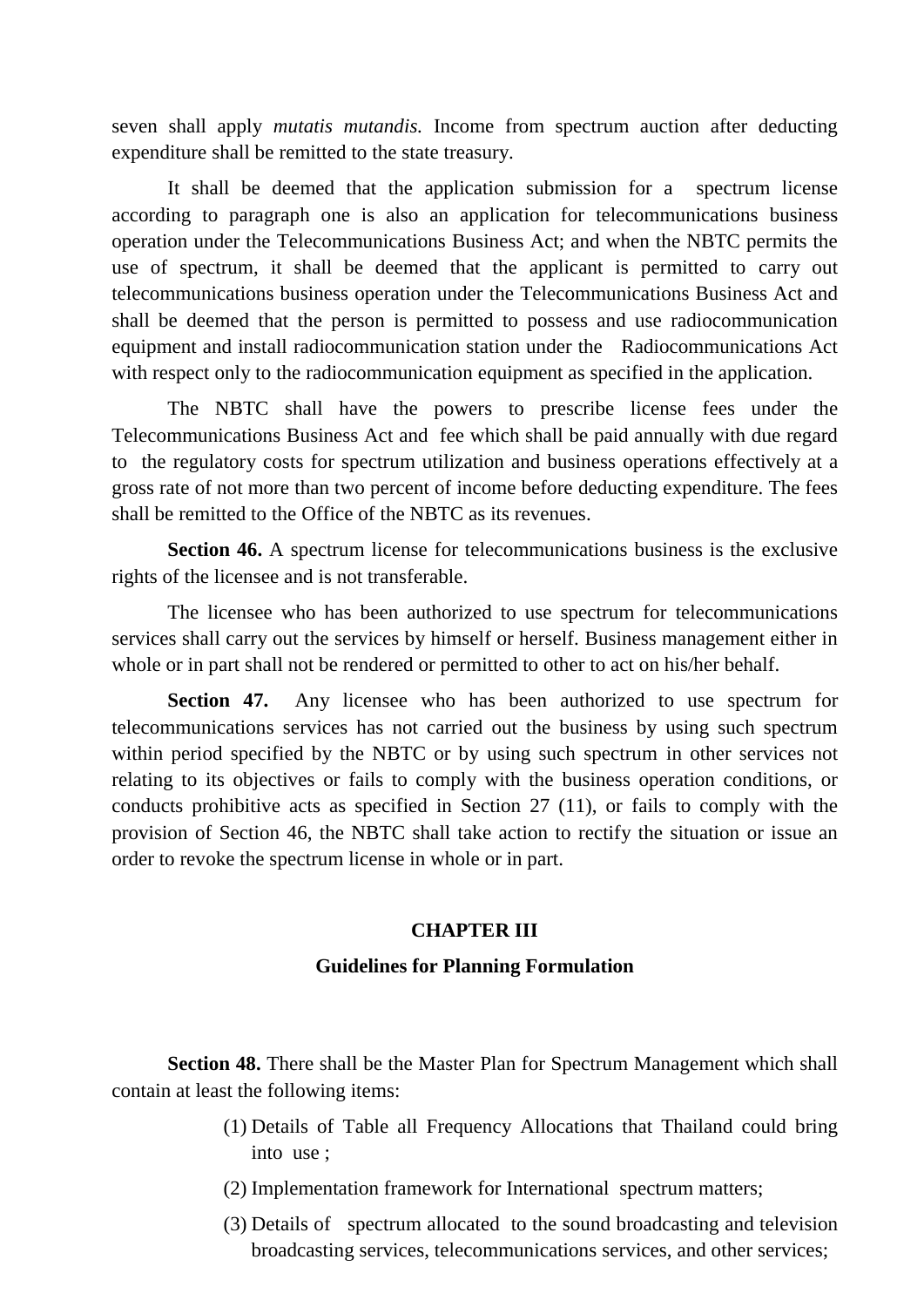(4) Guidelines for spectrum refarming for improving spectrum utilization.

The Master Plan for Spectrum Management shall come into force upon its publication in the Government Gazette and shall be used as the criteria and preliminary conditions for licensing and any undertaking pertaining to the spectrum utilization.

The NBTC shall monitor and evaluate the implementation of the Master Plan for Spectrum Management and revise the said Master Plan for the benefit of efficient spectrum management and be in line with the advancement of changing technologies.

In preparing the Master Plan for Spectrum Management, the NBTC shall conduct a hearing to gather opinions from the public, the business operators using the spectrum and state agencies concerned in order to take those opinions into consideration. The time taken for a hearing shall not be less than thirty days. The preparing of the Master Plan for Spectrum Management shall give due regard to the national security as necessary.

**Section 49.** In the Telecommunication business regulation, the NBTC shall prepare the Broadcasting Master Plan and the Telecommunications Master Plan so as to be a five-year implementation guideline. The plans shall be in accordance with the Master Plan for Spectrum Management and shall at a minimum provide guidelines for development and promotion of free and fair competition among operators, guidelines for spectrum licensing and business licensing. On the part of broadcasting services, the people sector shall be permitted to use frequencies for public interest and nonprofit for community service in a proportion of not less than twenty percent of frequencies allocated in each licensing area.

In the preparation of the Master Plans under paragraph one, the NBTC shall hold a hearing from the public, the operators and state agencies concerned in order to take those opinions into its consideration. The time taken for a hearing shall not be less than thirty days.

In the case where the NBTC's decisions are conflicting with the opinions of the public, the operators or state agencies expressed at the hearing under paragraph two, the NBTC shall give further explanation and reasons to the said public, the operators or state agencies.

The public, operators and state agencies under paragraph three who consider that the Master Plans as prescribed by the NBTC is conflicting with the provisions of the Constitution of the Kingdom of Thailand. There shall have the rights to lodge the case with the Administrative Court. There shall be deemed that the said Master Plan be the rules under the Act on Establishment of Administrative Courts and Administrative Court Procedure.

The Master Plans under paragraph one shall oblige the NBTC and state agencies concerned upon the publication in the Government Gazette.

**Section 50.** For the benefit of providing universal basic telecommunications and social services in accordance with the Telecommunications Business Act, the NBTC shall set forth a plan for universal basic telecommunications and social services in which it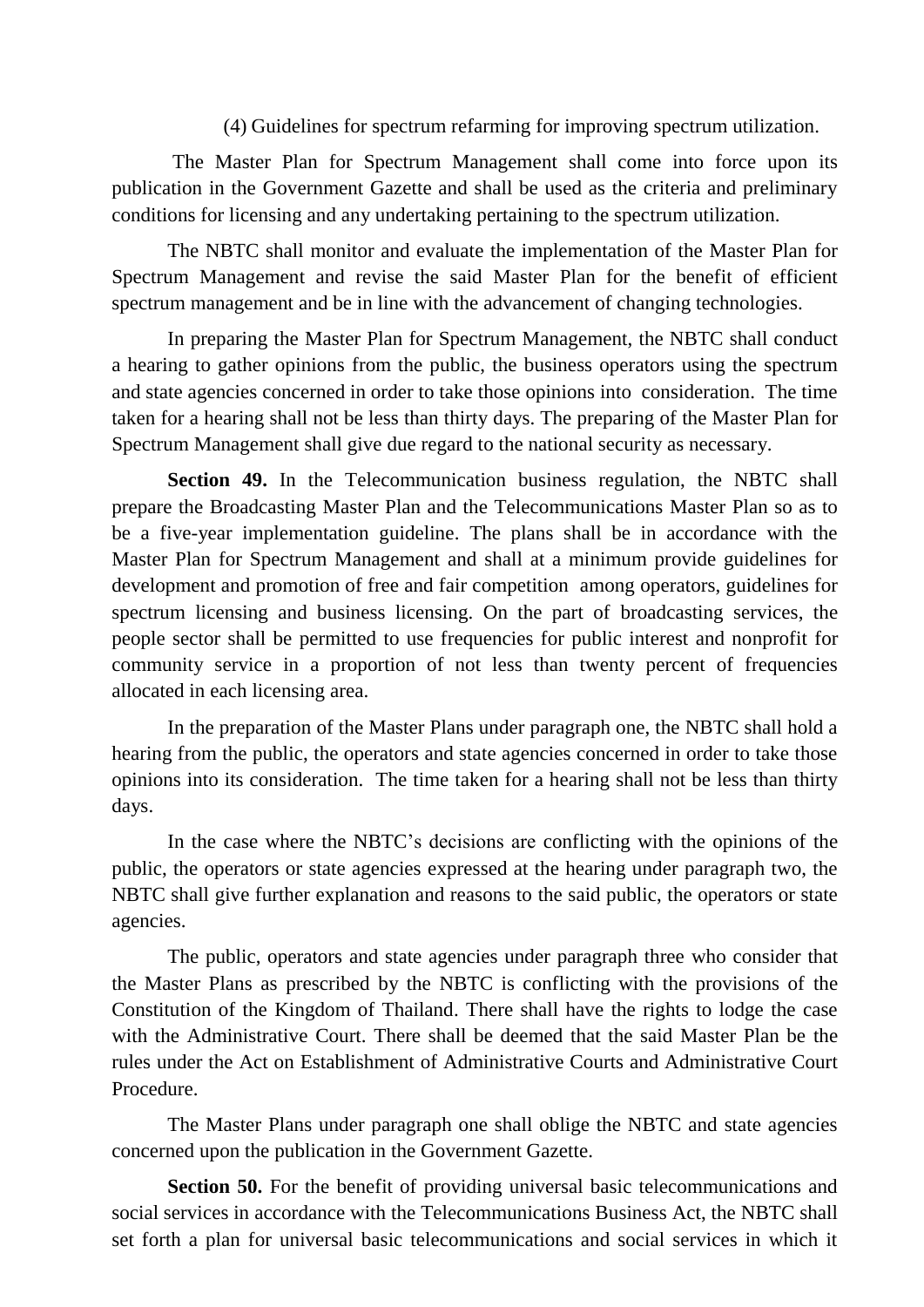shall at least specify service areas and target groups, implementing period including estimated budgets for the operations.

 In the preparation of the plan under paragraph one, the NBTC shall consult with other state agencies concerned and ensure that it is consistent with the government policies declared to the National Assembly.

The NBTC shall prescribe amount of costs which shall be charged from the licensees permitted to operate telecommunications business for the provision of telecommunication services according to paragraph one. In this regard, due consideration must be given to the licensee's income from its telecommunications business operation.

The NBTC shall prescribe amount of costs from the USO Fund under Section 53 (4) which shall be applied to support the licensees in providing the said universal services.

**Section 51.** To enhance the people sector's capability in utilizing spectrum in a proportion specified in Section 49 paragraph one, the NBTC shall set out criteria and procedures for supporting communities having potentiality to be qualified for obtaining a broadcasting license for the type of community service, the earnings, and supporting quality community service operators. For this purpose, there shall hold a hearing from the public, state agencies concerned which is comprised of:

Income of the community service operators shall be derived from donations, contribution to the stations or other sources which are not dealing with advertisements or broadcasting business operation.

In supporting the quality community service operators, there shall be a contribution for the stations' administration, not for any particular programs, with a proportion of no more than half of the operators' total income. In addition, there shall have an evaluation on the quality of services and efficiency of budget expenditures derived from the contribution, taking into consideration for each contributory distribution.

## **CHAPTER IV**

# **Broadcasting and Telecommunications Research And Development Fund for the Public Interest**

**Section 52.** There shall be a fund established within the Office of the NBTC called "the Broadcasting, and Telecommunications Research and Development Fund for the Public Interest" with the following objectives:

(1) To open to the people in universal accessing the sound broadcasting, television broadcasting and telecommunication services, as well as promote community services and support community service operators under Section 51.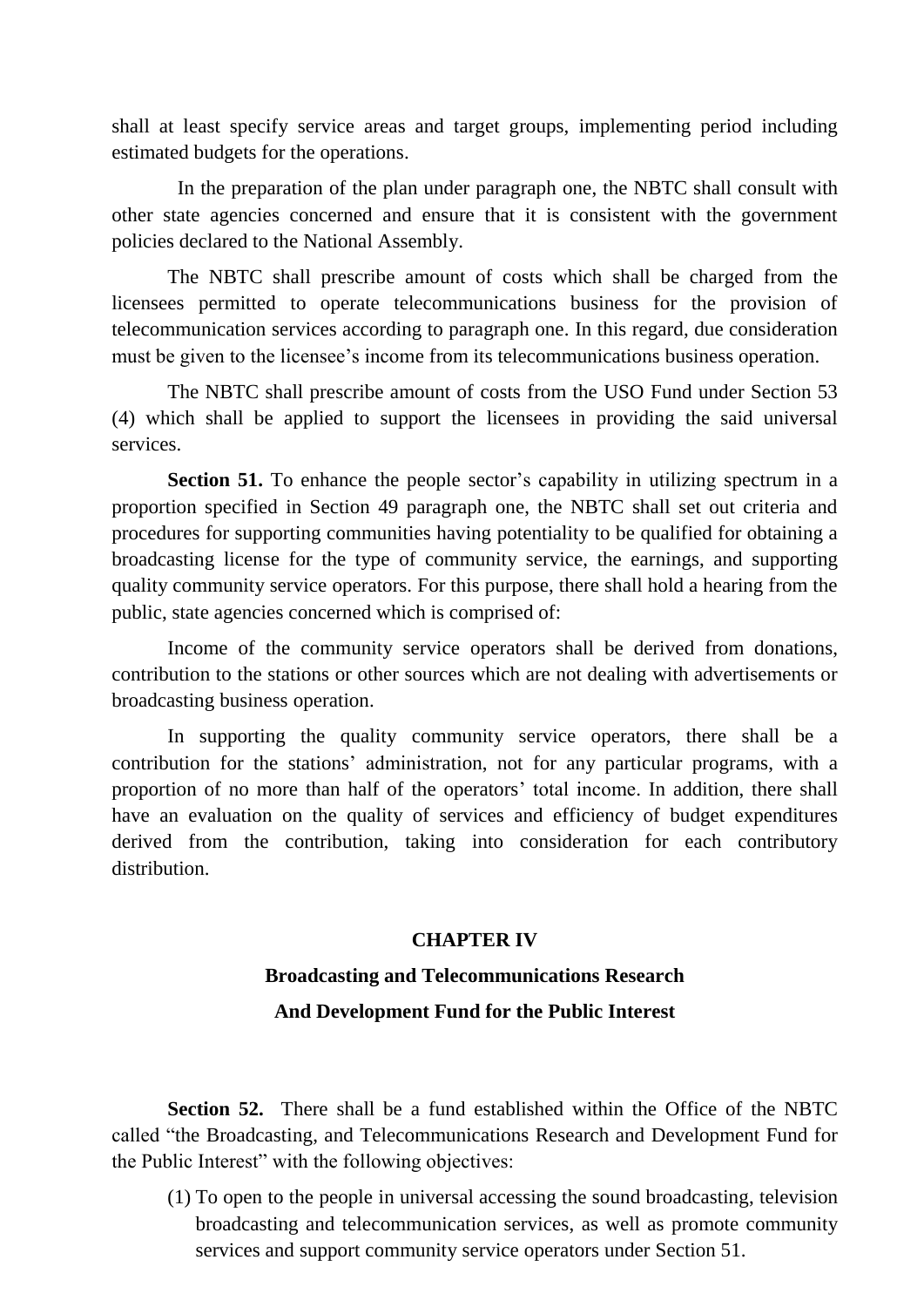- (2) To promote and support communication resources development, research and development in the broadcasting and telecommunications sector, as well as to increase people's capabilities in keeping pace with the media's technology in the aspect of spectrum utilization, information technology, facilities for the disabled, elderly, or underprivileged as well as telecommunications industries and related industries;
- (3) To promote and support human resource development in the broadcasting and telecommunications sector, information technology, as well as for the implementation of the organizations which is responsible for setting ethical standards of the occupations or professions under the law on broadcasting and television business operation;
- (4) To support, promote and protect the broadcasting, television and telecommunication services consumers;
- (5) To support implementation under the Act on Safe and Creative Media Development Fund by allocating some money to the Safe and Creative Media Development Fund.

**Section 53.** The fund under Section 52 shall consist of :

(1) started-up fund allocated by the government;

- (2) money from spectrum auctions under Section 41 paragraph six;
- (3) money having been allocated under Section 65 paragraph two;
- (4) money remitted to the Fund under the Broadcasting Business Act and the Telecommunications Business Act;
- (5) administrative fines imposed on the offenders under this Act and the Broadcasting Business Act and the Telecommunications Business Act;
- (6) money or property which is donated to the Fund;
- (7) money or property which have been transferred under Section 91;
- (8) interests and revenues of the Fund, including revenue from the research and development in broadcasting and telecommunications services;
- (9) other money and property that are transferred to the Fund.

The funds under (4) and (7) shall be exclusively used for serving the objectives under Section 52 (1).

The funds under (4) allocated by respective business shall be used in favor of that business, except those from the broadcasting and television businesses which shall be used for either broadcasting or television business.

**Section 54.** There shall be a Fund Management Committee consisting of

(1) Chairperson of the NBTC as the chairperson;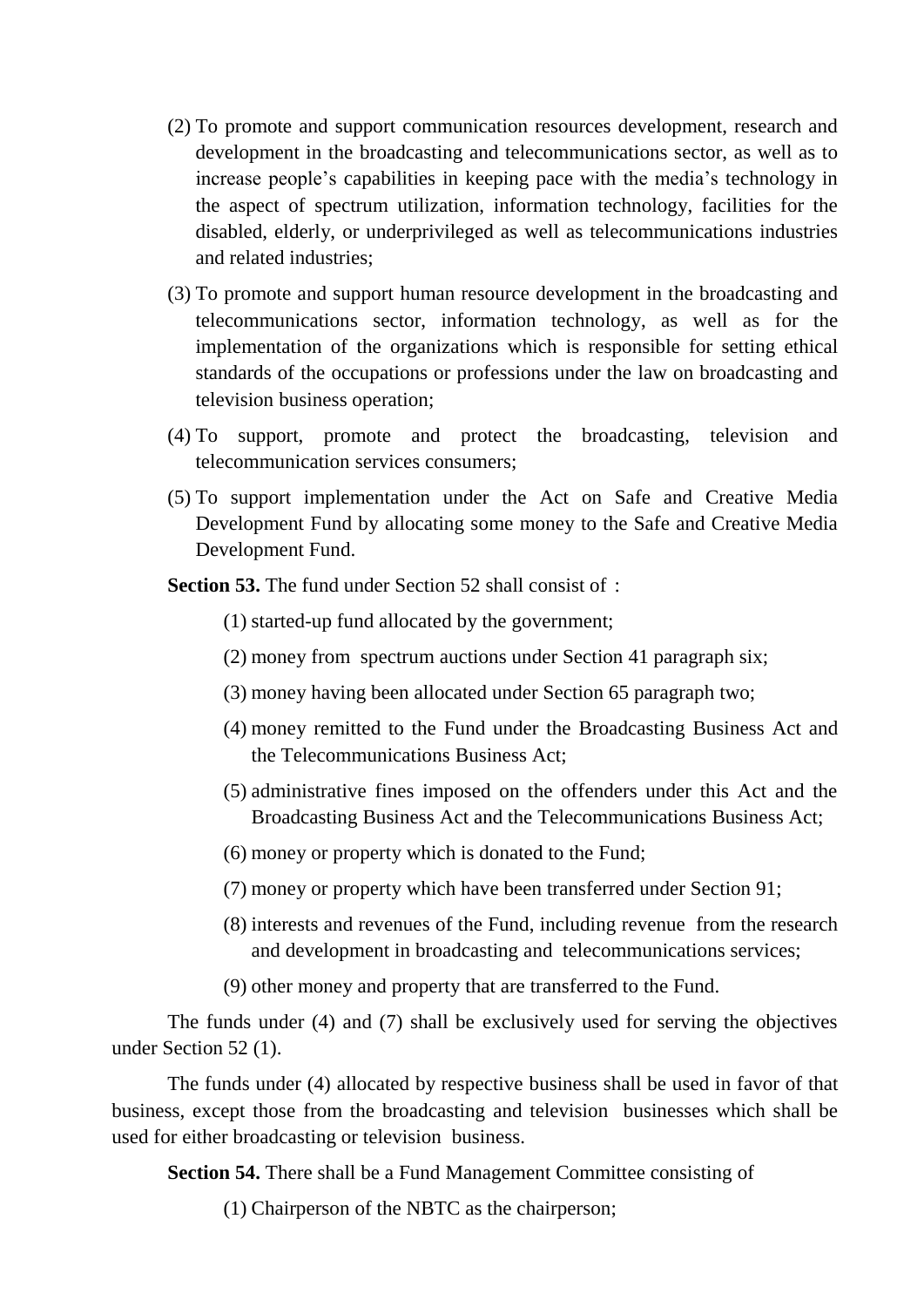- (2) Permanent Secretary of the Office of the Prime Minister, Secretary-General of the Office of the National Economic and Social Development Board, Director General of the Comptroller' Department, and Director of the National Electronics and Computer Technology Center as members;
- (3) one expert who has knowledge and experience in human resources development and media profession in sound broadcasting, another in television selected by the members under (1) and (2);
- (4) one expert who has knowledge and experience in supplying universal basic telecommunications service or in rural area, including telecommunications service for the underprivileged selected by the members under (1) and (2);
- (5) one expert who has knowledge and experience in consumer rights protection or people's rights and freedom promotion selected by the members under (1) and (2);
- (6) one expert who has knowledge and experience in promotion and protection of the rights of the disabled and underprivileged selected by the members under (1) and (2).

Secretary-General of the NBTC shall be a member and secretary and appoint competent official of the Office of the NBTC as assistant secretary.

Members under paragraph one (3) (4) (5) and (6) shall not be of any prohibitions under Section 7 B. (1) (2) (3) (4) (5) (6) (7) (8) (9) (10) and (11). The members shall hold office for a term of three years and may be reappointed but may not serve for more than two consecutive terms.

The provision of Section 23 shall apply *mutatis mutandis* to the meeting of the Fund Management Committee.

**Section 55.** The Fund Management Committee shall have the duties and powers in the management of the fund and provide recommendations on the fund allocation for the objectives outlined in Section 52 to the NBTC for its approval. In the case where the NBTC's opinions differ from those of the Fund Management Committee, the NBTC shall give reasons for further consideration.

The Fund Management Committee shall disclose details of fund allocation and performance under paragraph one to the public through electronic media of the Office of the NBTC by giving information about request entities and recipients including the total amount of funds allocated.

Maintenance, expenditures, financial reports and accounting system shall be in accordance with the rules prescribed by the Fund Management Committee.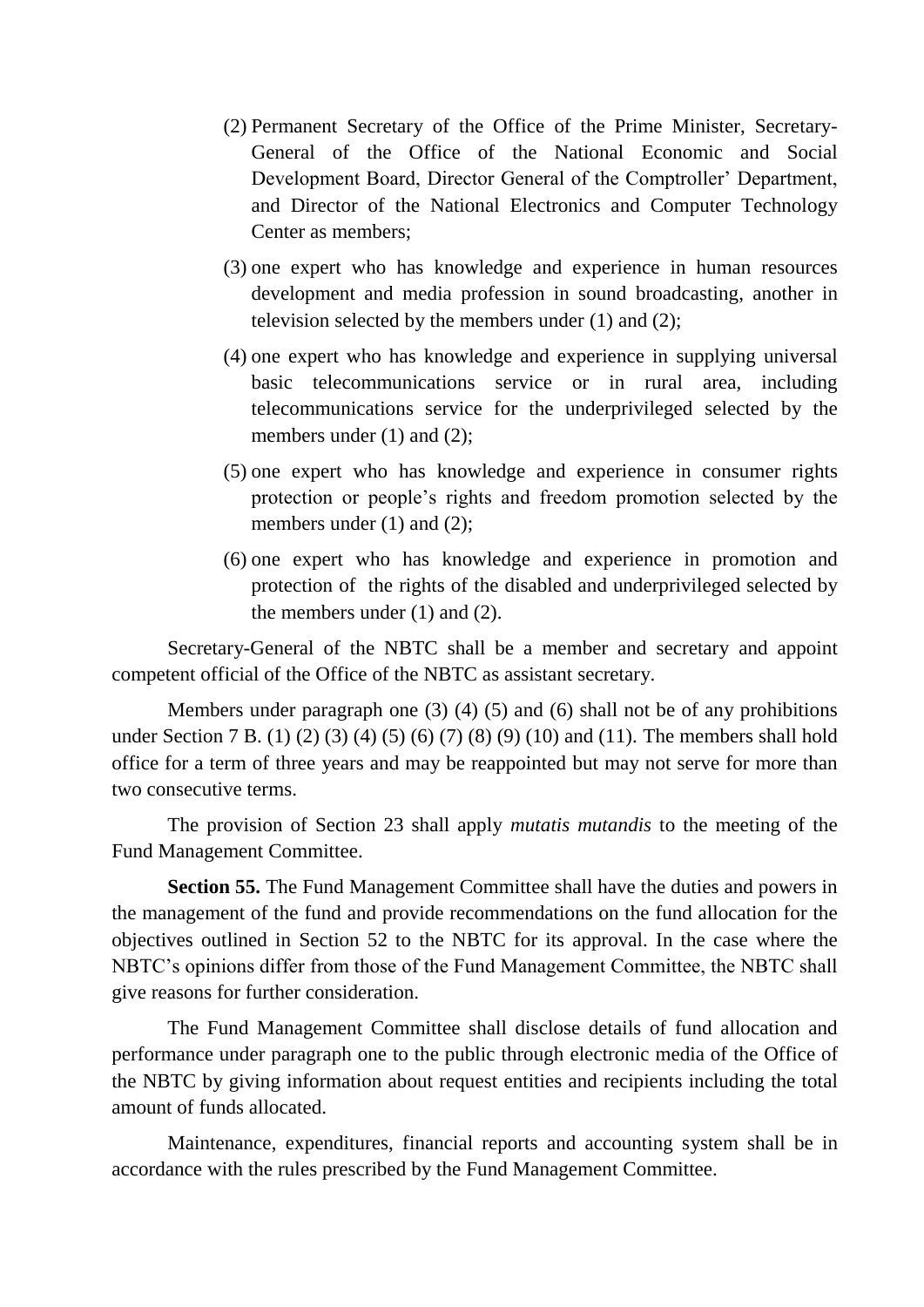#### **CHAPTER V**

## **Office of the National Broadcasting and Telecommunications Commission**

**Section 56.** There shall be an Office of the National Broadcasting and Telecommunications Commission, called in short "Office of the NBTC" which is a juristic person having a status of State agency and shall not be subject to the government agency under the law on public administration, or state enterprise under the law on budgetary procedure or other law and is under the supervision of a chairperson.

The affairs of the Office of the NBTC shall not be subject to the law on labor protection, the law on labor relations, the law on social security and the law on workers' compensation.

**Section 57.** Office of the NBTC shall have duties and powers as follows:

- (1) Be responsible for the Office of the NBTC's revenues and expenditures;
- (2) Prepare the Office of the NBTC's annual budget and submit to the NBTC for endorsement. The said annual budget shall include any budget with respect to the conduct of official duties of the NBTC, BC, TC and Office of the NBTC;
- (3) Monitor and follow up spectrum utilization;
- (4) Receive and consider complaints with regard to the use of spectrum, the operations of broadcasting and telecommunications business in order to examine and solve the problems or propose recommendations to the NBTC for consideration in accordance with the criteria prescribed by the NBTC;
- (5) Study, compile and analyze information related to the spectrum, the use of spectrum, the operations of broadcasting and telecommunications business;
- (6) Be responsible for the administrative work of the NBTC, BC, TC and Fund Management Committee;
- (7) Perform other acts as entrusted by the NBTC, BC, and TC.

**Section 58.** The NBTC shall have the power to issue regulations or notifications with respect to general administration, personnel administration, budget, finance and property and other businesses of the Office of the NBTC, including the following matters:

> (1) the division of works within the Office of the NBTC and the scope of duties of those works;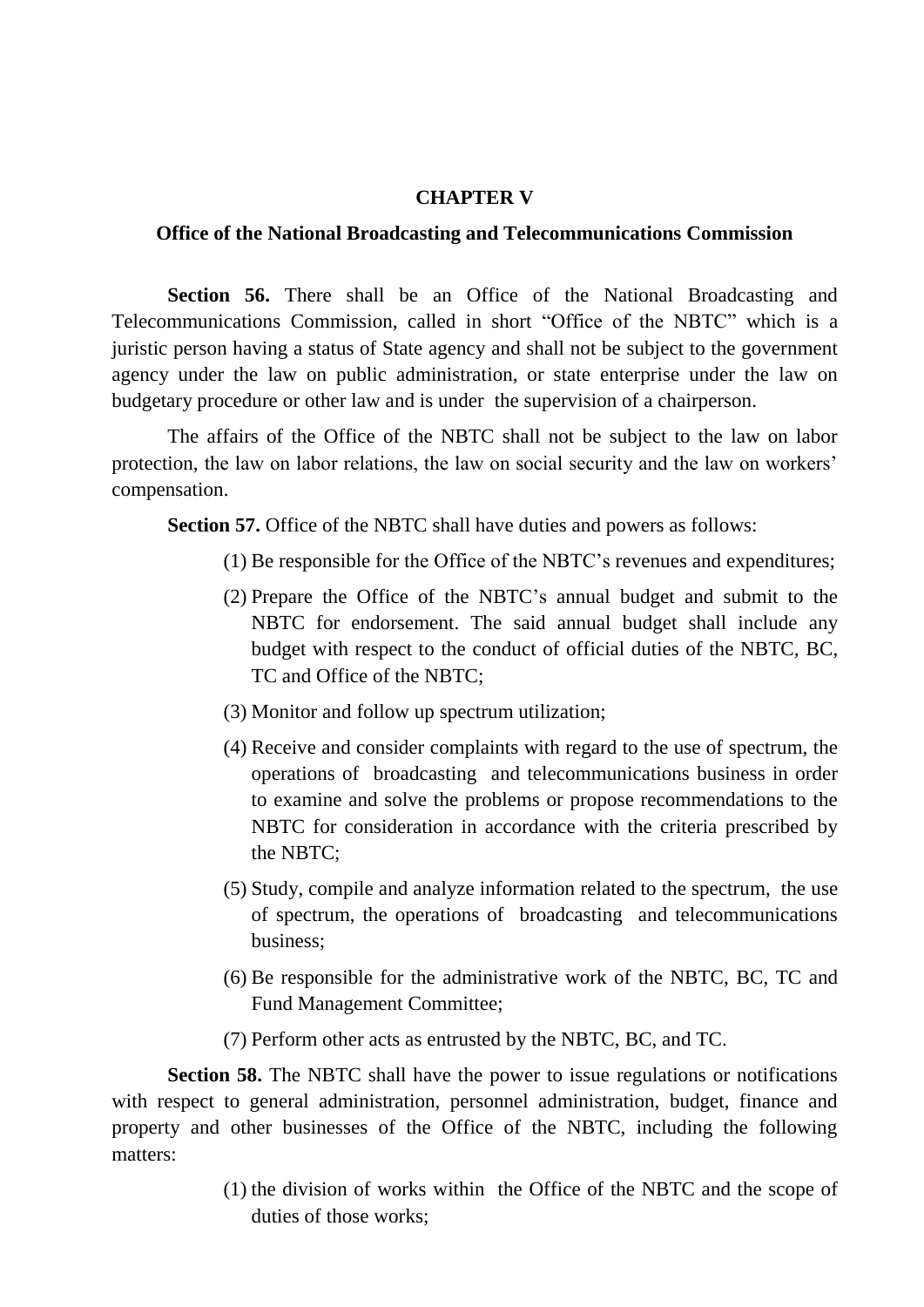- (2) the setting up of positions, salary scales and other remunerations of the Secretary-General of the NBTC, officers and employees of the Office of the NBTC, as well as remunerations and expenditures of other members and sub-committee members under this Act;
- (3) selection or assessment of staff competency for the benefit of recruitment and appointment or increasing of salary scale, criteria for extension of employment contract and compensation in the case of termination of employment due to failed performance evaluation;
- (4) personnel management including disciplinary action, petition and complaints;
- (5) the acting for and acting as a person holding the office;
- (6) the setting up of the uniform and dress code of the Office of the NBTC officer and employees;
- (7) the employment and appointment of a person as an experts or specialists who are beneficial to the performance of duties of the NBTC as well as the rate of remunerations ;
- (8) The administration and management of budget, property and inventories of the Office of the NBTC;
- (9) The provision of welfare or other aid.

The regulations or notifications under paragraph one shall be signed by the Chairperson and shall come into force upon the publication in the Government Gazette.

**Section 59.** The Office of the NBTC shall disclose information pertaining to the management of the NBTC and Office of the NBTC to the public through an information network system or other means as it deems appropriate and at least shall disclose the following information:

- (1) each licensee's license including the prescribed conditions;
- (2) a summary of monthly revenues of the Office of the NBTC under Section 65:
- (3) a summary of monthly expenditures of the NBTC and Office of the NBTC;
- (4) detailed remunerations of each NBTC member, BC, TC, sub-committee, and advisor;
- (5) results of the research studies and other work contracted out to outside agencies;
- (6) lists of complaints, progress and results of consideration with respect to consumers' and licensees' complaints, and numbers of pending matters;
- (7) results of procurement conducted by the Office of the NBTC in details and related contracts.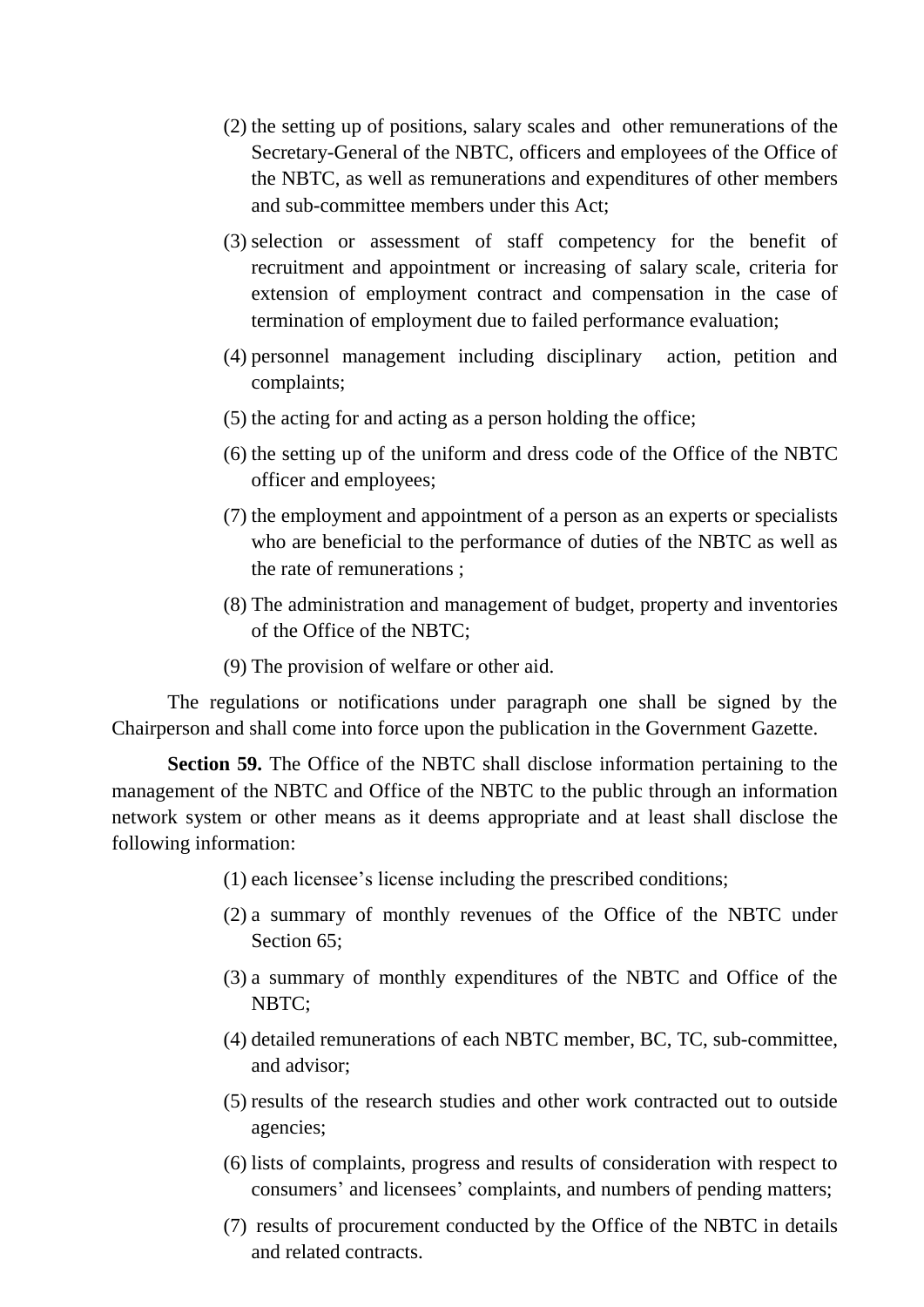**Section 60.** The Office of the NBTC shall have a Secretary-General of the NBTC who shall be responsible for the work performance of the Office and directly answerable to the Chairperson and shall be the superior of officials and employees of the Office.

The Secretary-General shall represent the Office in its affairs *vis-à-vis* the third persons. For this purpose, the Secretary-General may delegate powers to any person to perform any particular acts, in accordance with the regulations prescribed by the NBTC and published in the Government Gazette. The said regulation shall not be prescribed in the manner of forcing the Secretary-General to delegate his power to other person**.**

**Section 61.** The Chairperson, with the consent of the NBTC, shall appoint and remove the Secretary-General of the NBTC. The Secretary-General shall be of not less than thirty five years of age on the date of appointment and shall have qualifications and not be under prohibitions under Section 7 including other qualifications as specified by the NBTC.

**Section 62.** The Secretary-General shall hold office for a term of five years from the date of appointment and may be reappointed but shall not hold office for more than two consecutive terms.

**Section 63.** In addition to vacation of office upon the termination of the term under Section 62, the Secretary-General vacates office upon:

- (1) death;
- (2) being sixty years of age;
- (3) resignation;
- (4) being a bankrupt;
- (5) having been imprisoned by a final judgment to a term of imprisonment;
- (6) being disqualified or being under any of the prohibitions under section 61 paragraph two;
- (7) being dismissed by a resolution of the NBTC members, by votes of not less than two-thirds of the total number of the Commissioners on grounds of mismanagement, misbehavior, incompetency or inability to perform his tasks;

**Section 64.** The Secretary-General and officers of the Office of the NBTC shall be deemed as state officials under the Organic Act on Counter Corruption.

The officials of the Office of the NBTC shall have qualifications and not being under prohibitions under the regulations prescribed by the NBTC and shall not be a member of the Board of Directors, executive officer, advisor, employee, shareholder or partner in a company or partnership or any other juristic person carrying out broadcasting or telecommunications business.

The Secretary-General shall be deemed as person holding a high-ranking position under the Organic Act on Counter Corruption.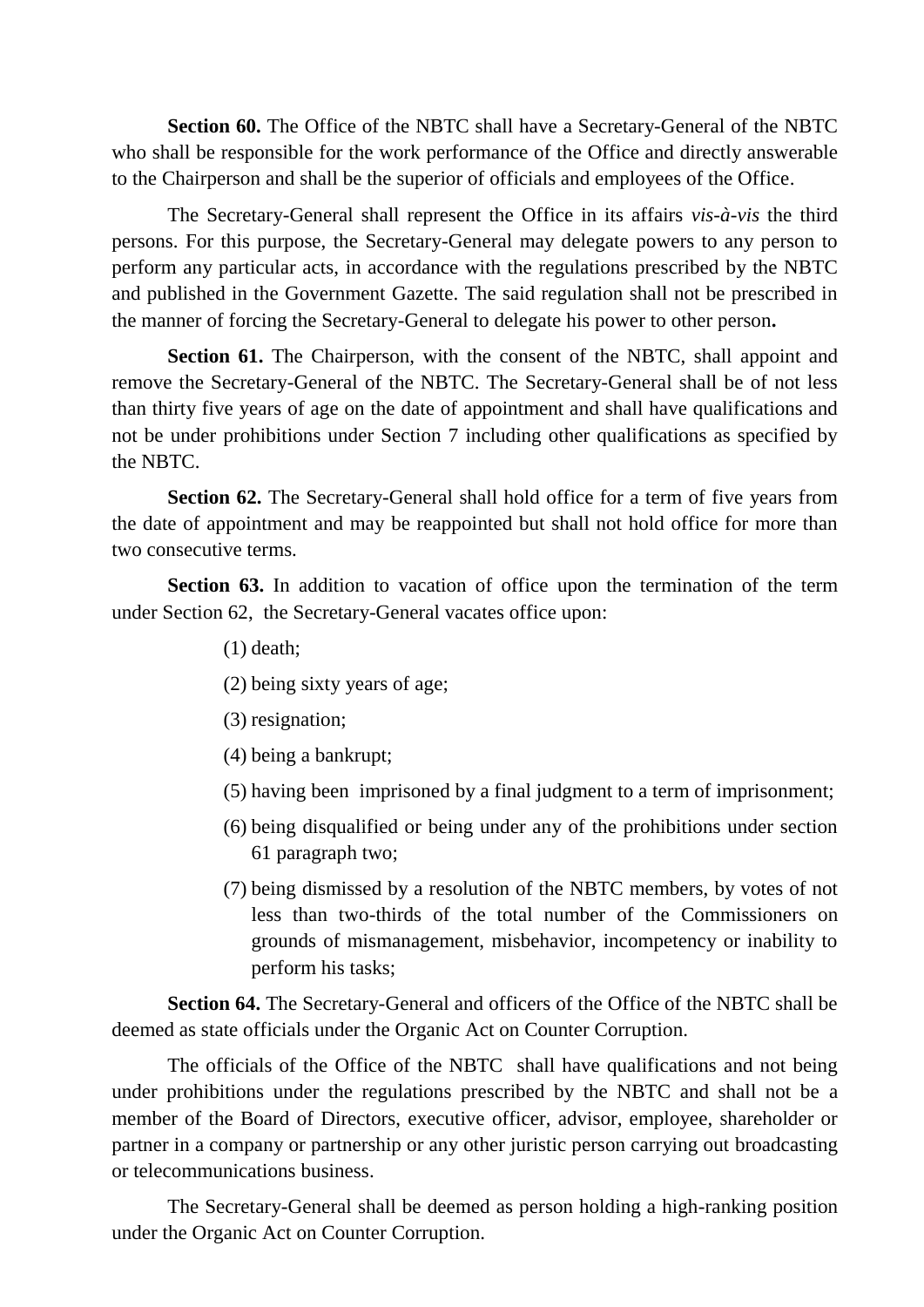In performing duties under this Act, the Secretary-General and competent officials shall be the officials under the Penal Code.

**Section 65.** The Office of the NBTC's revenues shall be derived from the followings:

(1) spectrum license fees and business license fees under Section 42 paragraph two and Section 45 paragraph three;

(2) Revenues or benefits accrued from the conduct of duties of the NBTC and the Office of the NBTC;

(3) Revenues derived from the Office of the NBTC's property;

(4) Money and property donated to the Office of the NBTC in accordance with the regulation set forth by the NBTC for the work of the Office;

(5) Subsidies from the government.

Revenues of the Office under (1) and (2) after deducting by expenditures for efficient conduct of the Office, necessary burden costs, and money allocated for the Fund under Section 52 and the Technology Development for Education Fund under the law on national education shall be remitted to the state treasury.

In the case where the Office's revenues are not sufficient for efficient conduct of the Office, including necessary burden costs, and other sources are not available, the government shall allocate the national budget to the Office as necessary.

**Section 66.** For the benefit of the national budget allocation for the Office of the NBTC under Section 65 paragraph three, the Office shall submit an estimated budget annual budget to the Council of Ministers in order to grant subsidies to the Office under the annual appropriation bill or additional budget bill as the case may be. In this regard, the Council of Ministers may comment on the Office appropriated budget in its submission for annual appropriation bill or additional budget bill. The House of Representatives or the Senate may request the presence of the Secretary-General in order to give information for the Houses' consideration.

**Section 67.** All immovable property which the office of the NBTC has acquired by procurement of exchange from the revenues of the Office according to Section 65 (1) (2) or (3) or donation according to (4) shall be owned by the Office.

For state property under the *Rachaphatsadu land* under the law on *Rachaphatsadu land* which has been occupied by the Office, the Office shall have the authority in governing, taking care of, maintaining, using and seeking gain in accordance with the regulations prescribed by the NBTC.

Property of the Office of the NBTC shall be non-leviable.

**Section 68.** The financial accounts of the Office of the NBTC shall be prepared in accordance with the international accounting standard ruled by the Federation of Accounting Professions and there shall be an internal audit on finance, accounting and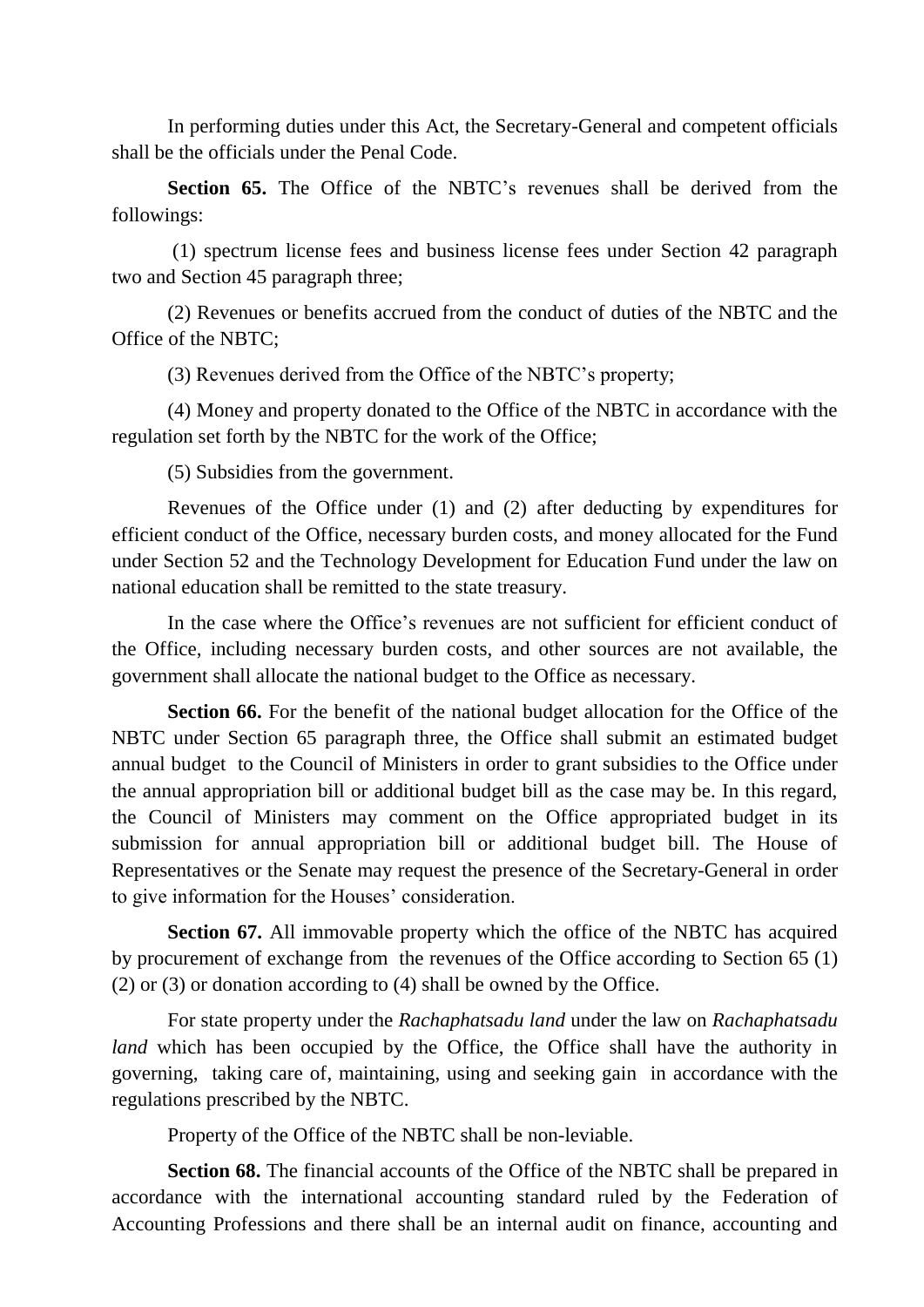inventories of the Office of the NBTC in accordance with the regulations prescribed by the NBTC.

In conducting an internal audit under paragraph one, there shall be an Internal Audit Committee consisting of not less than three but not more than five members appointed by the NBTC from experts in internal auditing who have qualifications and are not under prohibitions according to Section 7 and Section 8. The Office shall appoint its officials in appropriate numbers as internal auditors responsible directly to the Internal Audit Committee to assist the Committee in performing its duties.

The Internal Audit Committee shall be independent in its conduct of duties and the NBTC, Secretary-General of the Office of the NBTC and officials of the Office of the NBTC shall facilitate the work of the Internal Audit Committee and internal auditors as requested.

The Internal Audit Committee shall inform the NBTC of the audit results in every one hundred and eighty days.

Term of assignment, vacation of office and meeting of the Internal Audit Committee shall be in accordance with the regulations prescribed by the NBTC.

**Section 69.** The Office of the NBTC shall prepare its balance sheet, financial statement and book of accounts and submit them to the auditor within sixty days after the end of fiscal year.

In each year, the Office of the Auditor-General shall be the auditor and audit the spending of money and property of the Office of the NBTC. In the audit report, it shall contain an analysis of effectiveness of budget spending and give statements as to whether or not the spending is in accordance with the objectives and the degree of its achievements according to the targets. The auditor's report shall then be submitted to the NBTC, the Cabinet and the National Assembly.

The Office of the NBTC shall be an audited unit under the Organic Act on State Audit.

# **CHAPTER VI**

# **The Follow-up, Inspection and Evaluation of the Performance and Management**

**Section 70.** There shall be the Performance Follow-up and Evaluation Committee consisting of a chairperson and other four members having apparent work records or knowledge and expertise or experience as follows:

- (1) One expert in sound broadcasting service, and another in television broadcasting service;
- (2) One expert in telecommunications service;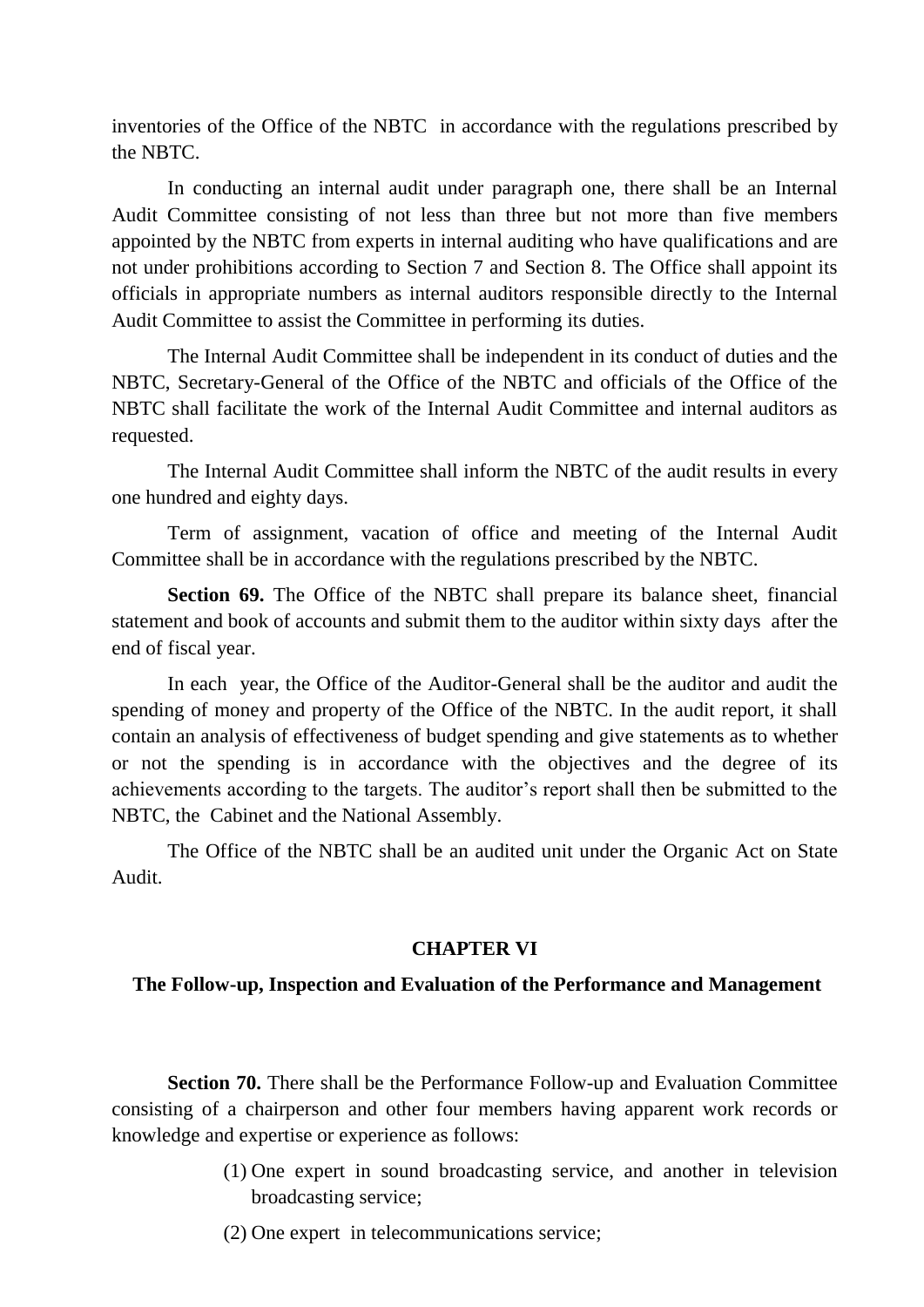- (3) One expert in consumer protection;
- (4) One expert in people's right and freedom promotion.

The Chairman of the Senate shall arrange a selection of persons suitable for appointment as committee in the double number of the members according to paragraph one before submitting the list to the Senate for its consideration in accordance with the criteria and procedures prescribed by the Chairman of the Senate.

The persons selected as the committee shall meet and elect one among themselves to be the chairperson.

**Section 71.** The Performance Follow-up and Evaluation Committee shall hold office for a term of three years but shall not be appointed to hold office for two consecutive terms.

The Committee under paragraph one shall not be a member of the NBTC, BC, TC, sub-committees, Secretary-General of the NBTC, officials or staff of the Office of the NBTC. The provisions of Section 7, Section 8 and Section 20 (1) (3) (4) and (5) shall apply *mutatis mutandis.*

In the case where Performance Follow-up and Evaluation Committee vacates office due to any reason other than vacating on the completion of term, the remaining members may continue to perform duties and it shall be deemed that the Performance Follow-up and Evaluation Committee consists of the existing members but not less than three persons.

The conduct of meetings and making resolutions shall be in accordance with the rules and regulations prescribed by the Performance Follow-up and Evaluation Committee.

Remunerations and other allowances in selecting and performing of the duty of the Performance Follow-up and Evaluation Committee shall be in accordance with the rules and regulations prescribed by the NBTC.

**Section 72.** The Performance Follow-up and Evaluation Committee shall have the duties and powers in monitoring, audit and evaluation of the performance and administration of the NBTC, BC, TC, Office of the NBTC and Secretary-General of the NBTC and report to the NBTC within ninety days as from the ending date of each accounting year. The NBTC shall submit the said report together with the NBTC annual performance report under Section 76 to the National Assembly. The said report shall be disclosed to the public through the information network system of the Office of the NBTC or any other means as appropriate.

The evaluation according to paragraph one shall be based on the facts and information and results of the hearings obtained from all stakeholders.

The Committee may assign other specialized agencies or bodies to carry on the tasks of compilation and analysis of information and evaluation for the purpose of report preparation.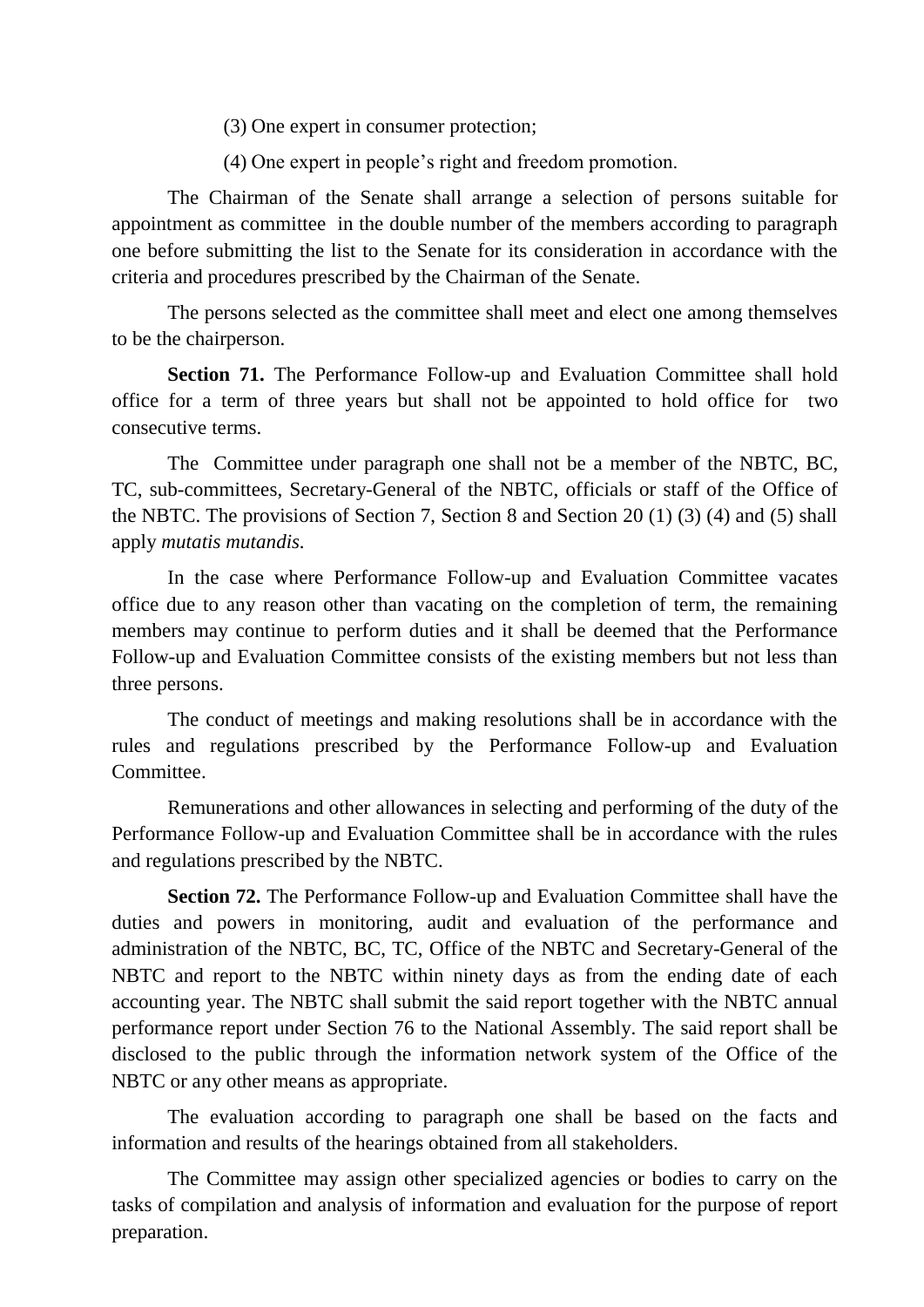**Section 73.** The report under Section 72 shall at a minimum contain the following contents:

- (1) Performance of the NBTC, BC, TC, Office of the NBTC and Secretary-General of the NBTC;
- (2) Facts or observations with regard to the performance of duties of the NBTC in terms of its efficiency and compliance with the government policies as well as opinions and recommendations.
- (3) Comments on the annual report of the NBTC under Section 76;
- (4) Other matters deemed appropriate for acknowledgment of the NBTC, National Assembly or the public.

The NBTC, BC, TC, Office of the NBTC and Secretary-General of the NBTC shall render cooperation and facilitation as requested by the Performance Follow-up and Evaluation Committee.

# **CHAPTER VII**

# **Relationships with the Government and the National Assembly**

**Section 74.** In the conduct of its duties, the NBTC shall observe and act in accordance with the policies that the Cabinet declared to the National Assembly.

**Section 75.** In the case where there is a negotiations or conclusion of agreement between the Government of the Kingdom of Thailand and the government of the foreign countries or international organizations in relation to spectrum management, sound broadcasting, television broadcasting, and telecommunications services, or other related undertakings, the NBTC and the Office of the NBTC shall have the duties to provide information and participate as notified by the government.

**Section 76.** The NBTC shall prepare an annual performance report on the spectrum management, sound broadcasting, television broadcasting, and telecommunications services as the case may be which shall demonstrate details of work plans and results, spectrum management, frequency assignment, sound broadcasting business, television broadcasting business and telecommunications business operation as the case may be, and future wok plans, and submit to the Cabinet and the National Assembly within one hundred and twenty days as from the ending date of each accounting year. This report shall also be disclosed to the public.

The annual performance report under paragraph one shall at least contain the followings:

> (1) Results of the NBTC performance in the past year compared with the set work plans or projects: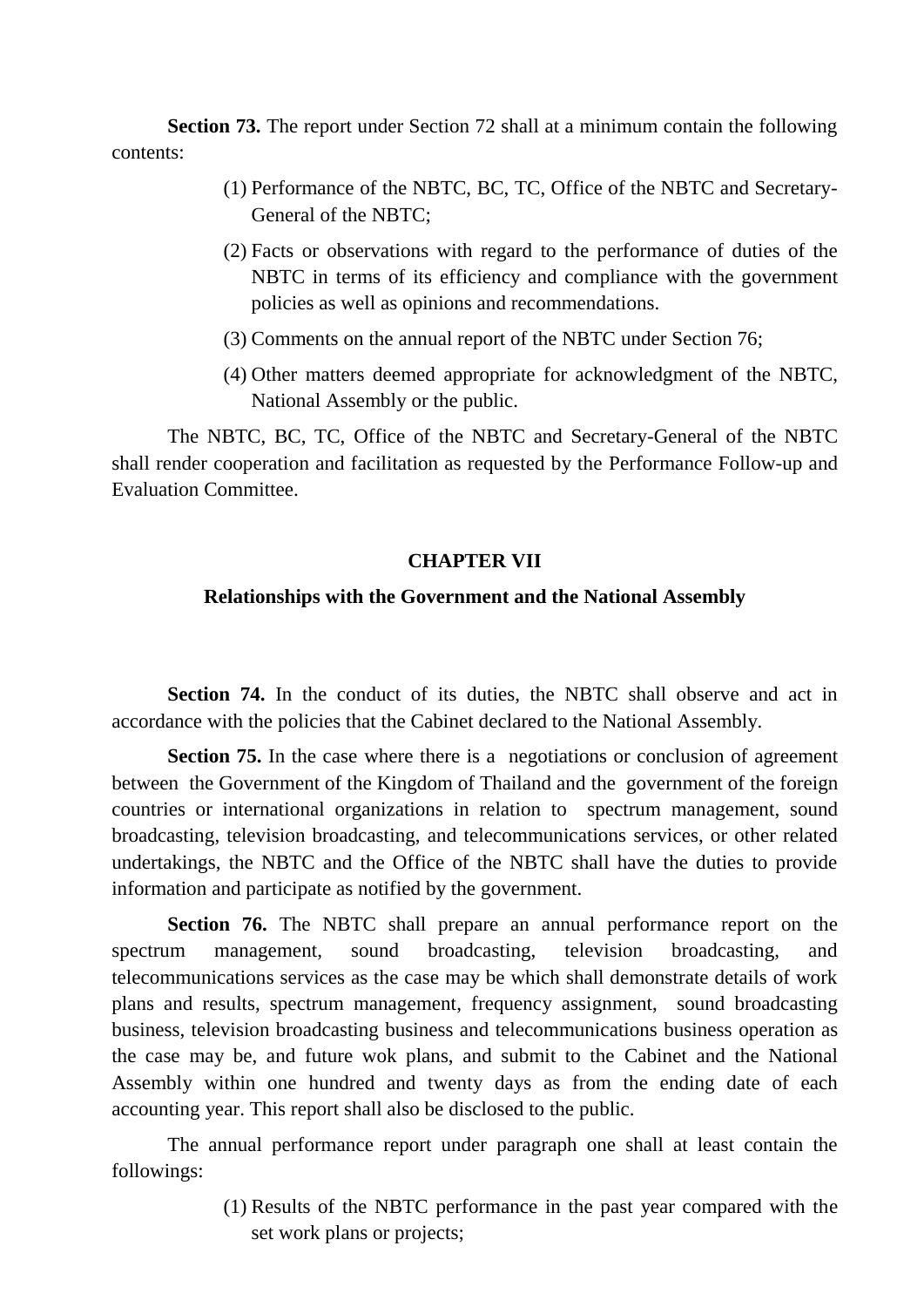- (2) Work plans, projects and budget plans for the upcoming year;
- (3) Financial statement and report of the auditor, internal audit report;
- (4) Problems and obstacles in the undertaking of sound and television broadcasting, and telecommunications services that are significant to the public;
- (5) Quality and service charge rates of different types of telecommunications that are significant to the public;
- (6) Efficiency and effectiveness in the handling of consumers' complaints;
- (7) Efficiency and effectiveness of the Fund under Section 52;
- (8) Report on the competition in the sound and television broadcasting, and telecommunications markets, including observations regarding behaviors in the manner of market domination both directly and indirectly which cause impacts on the people and public interest.

The Prime Minister, the House of Representatives and the Senate may request that the NBTC or the Secretary-General of the NBTC explain any of the implementation matters in writing or verbal statement.

#### **CHAPTER VIII**

## **Penalties**

**Section 77.** For any broadcasting or telecommunications business operator who fails to comply with the order under Section 31 paragraph two, the NBTC shall have the power to impose an administrative fine not exceeding five million Baht and a fine not exceeding one hundred thousand Baht per day at all time the order has not been observed.

**Section 78.** Any person who uses the frequency for radio and television broadcasting or telecommunications business without obtaining permission under Section 41 paragraph one or Section 45 paragraph one shall be liable to the penalties as stipulated for the offense under Section 66 of the Broadcasting Business Act B.E. 2551 (2008) or Section 67 of the Telecommunications Business Act B.E. 2544 (2001) as the case may be.

**Section 79.** Any NBTC competent official or person exercising NBTC power who becomes aware of or has been notified about unlawful use of the frequency in violation of, or not compliance with, this Act, and if the official fails to enforce the law and if the act or refraining from such act is not an offense under Section 157 of the Penal Code, that NBTC competent official or person exercising NBTC power shall be liable to imprisonment for a term not exceeding three years or to a fine not exceeding sixty thousand Baht or to both.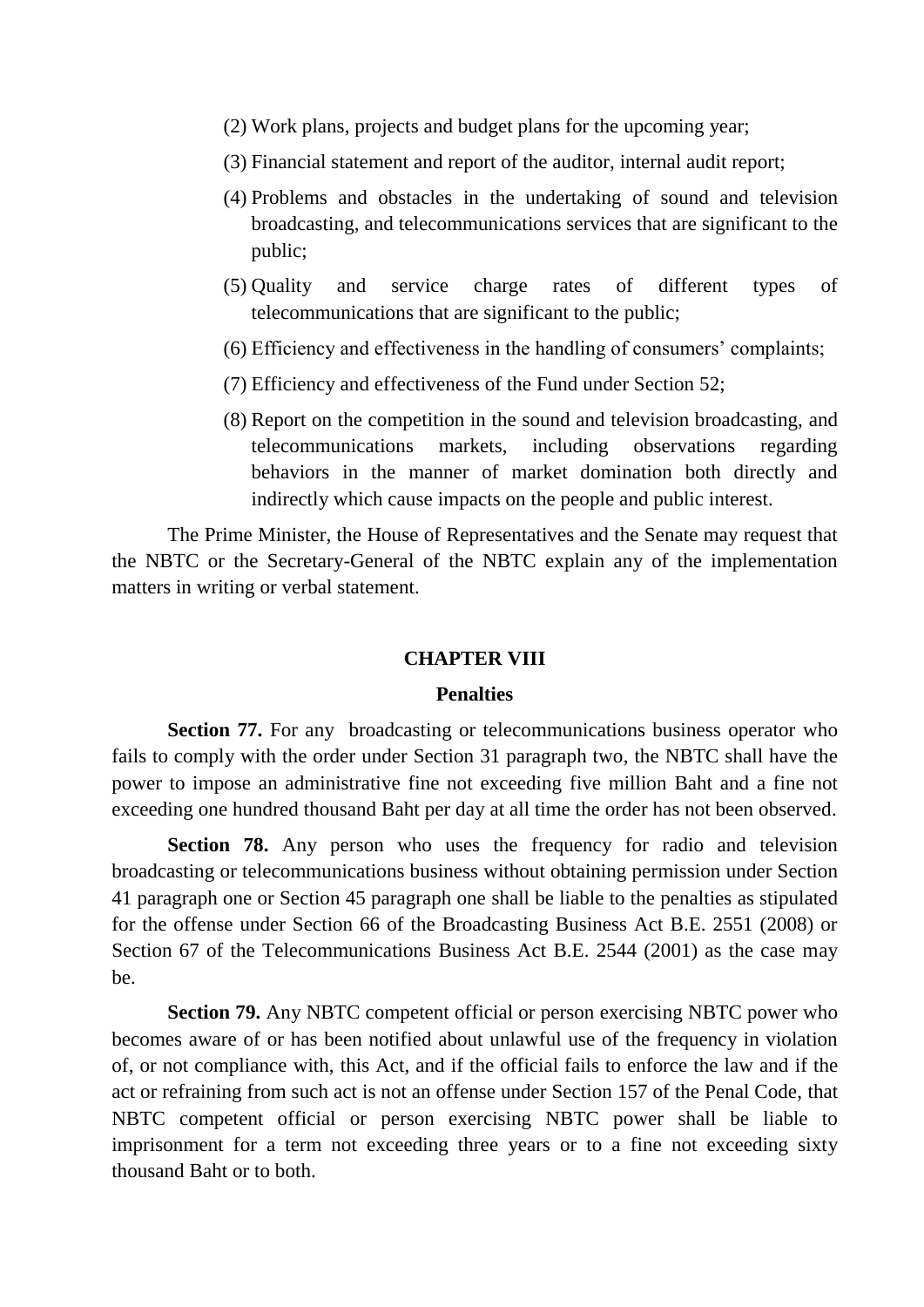#### **Transitory Provisions**

**Section 80.** During the absence of the NBTC under this Act, the National Telecommunications Commission established under the Organization to Assign Radio Frequency and to Regulate the Broadcasting and Telecommunication Services Act B.E. 2543 (2000) shall continue to perform the duties as the NBTC under this Act except for the broadcasting business under the Broadcasting Business Act, which shall be in accordance with that law.

The National Telecommunications Commission under paragraph one shall vacate office upon the appointment of the NBTC.

**Section 81.** The Commission under the Broadcasting Business Act B.E. 2551 (2008), Commission under the Telecommunications Business Act B.E. 2544 (2001), and the National Commission on Radio and Television Broadcasting Service under Section 61 of the Thai Public Broadcasting Service Act B.E. 2551 (2008) shall mean the NBTC under this Act.

All powers and duties of the ministers, Director General of Post and Telegraph Department, and government licensing officials under the Radiocommunication Act shall become powers and duties of the NBTC under this Act.

**Section 82.** When the NBTC has been appointed, government departments, state enterprises, state agencies or any persons who are assigned frequency or using frequency for the operations of sound broadcasting, television broadcasting, and telecommunications business on the date of the entry into force of this Act shall have the duties to inform the NBTC of the details of the use of frequency including reasons of holding the frequencies in accordance with the criteria and timeframe specified by the NBTC.

In complying with paragraph one, the government departments, state enterprises, and state agencies shall inform the NBTC of the details of the permits, concessions, or contracts, including contract duration and concession fees or other benefits according to respective permits, concessions, or contracts in accordance with the criteria and procedures specified by the NBTC. The NBTC shall examine legality of those permits, concessions, or contracts, as well as disclose the information and results of the examination to the public.

**Section 83.** Any person having been assigned frequency or using frequency for lawful operations of sound broadcasting or television broadcasting business on the date of the entry into force of this Act and in compliance with Section 82 shall be deemed to be licensed under this Act. The NBTC shall supervise the frequency assignees, or frequency users in accordance with this Act, other laws and the criteria specified by the NBTC until the expiry of the assignment under paragraph three.

The provision of Section 43 shall not apply to government departments and state enterprises whose assigned frequencies have been granted by means of authorization, concession or contract to other person for lawful business operation. The person granted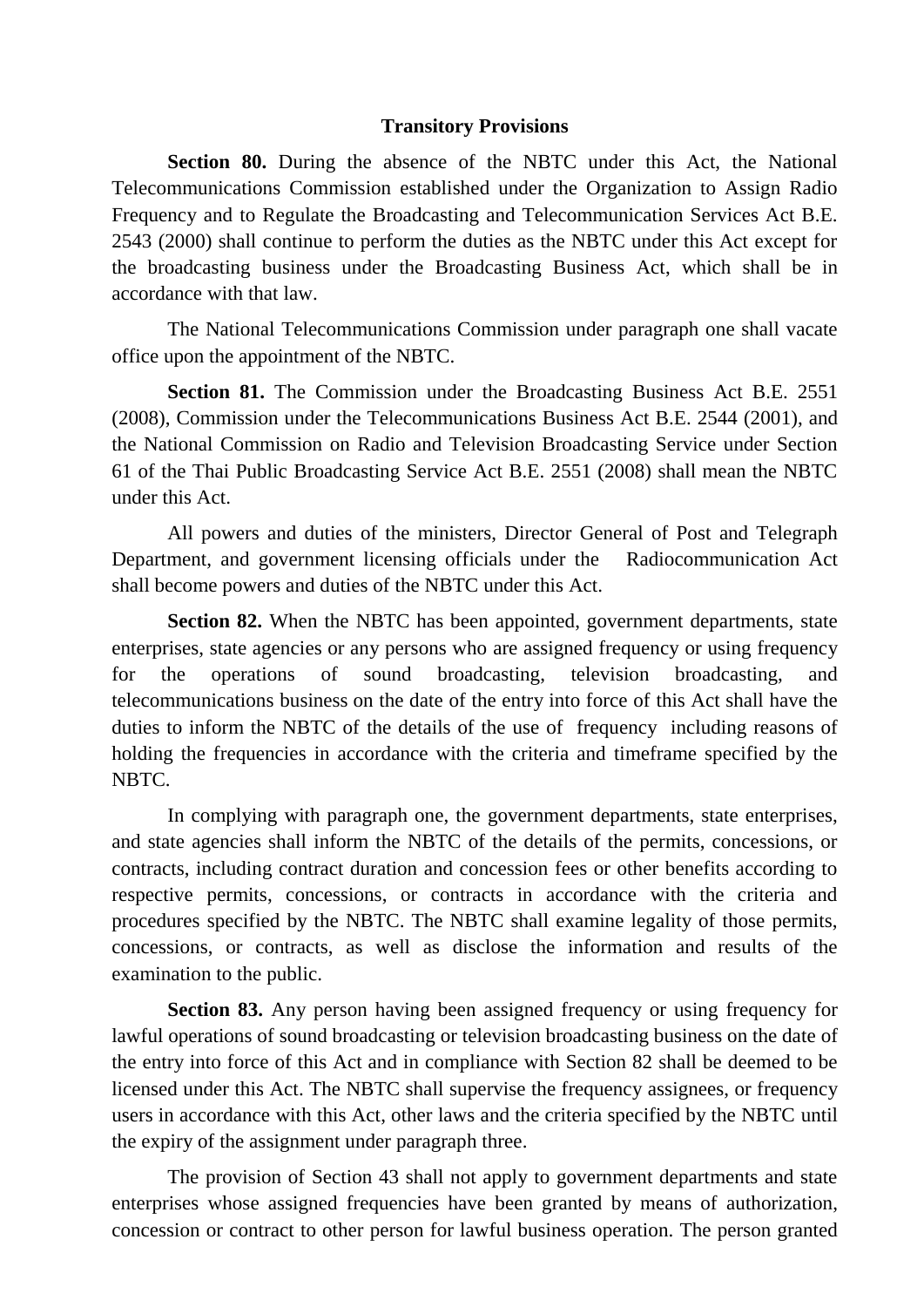authorization, concession or contract shall have the right to continue the business for the remaining period associated with such authorization, concession or contract until their termination.

The NBTC shall specify the exact duration for the frequency assignees, or frequency users to return the frequencies for reassignment or improvement as specified in the Spectrum Management Master Plan under Section 48 with due regard to public interest and necessity of the undertaking and frequency utilization. The reasons and necessity for holding frequencies as stated under Section 82 shall also be taken into consideration.

**Section 84.** Any person having been assigned frequency or using frequency for lawful telecommunications business on the date of the entry into force of this Act and in compliance with Section 82 shall be deemed to be licensed under this Act. The NBTC shall supervise the frequency assignees or frequency users in accordance with this Act, other laws and the criteria specified by the NBTC until the expiry of the assignment under paragraph four.

The provision of Section 46 shall not apply to government departments and state enterprises whose assigned frequencies have been granted by means of authorization, concession or contract to other person for lawful business operation. The person granted authorization, concession or contract shall have the right to continue the business for the remaining period associated with such authorization, concession or contract until their termination.

When three years have lapsed after the day on which this Act has come into force, the state enterprises' revenues, which are derived from the undertakings under the authorization, concession or contract according to paragraph two that the state enterprises operated under the law on private participation in state undertaking whether the undertaking is in whole or in part, shall be subtracted by the following expenses and remitted to the NBTC upon which it shall transfer the said money to the state treasury.

- (1) Business license fees calculated from income base which is generated from the authorization, concession or contract;
- (2) Expenses for supporting the provisions of universal basic telecommunications and social services in accordance with the government policies and Section 50 calculated from income base which is generated from the authorization, concession or contract;
- (3) Expenses incurred from the operation associated with the authorization, concession or contract as prescribed by the Ministry of Finance.

The NBTC shall specify a deadline for the frequency assignees or frequency users to return the frequencies for reassignment or improvement as specified in the Spectrum Management Master Plan under Section 48. For this purpose, the provision of Section 83 paragraph three shall apply *mutatis mutandis.*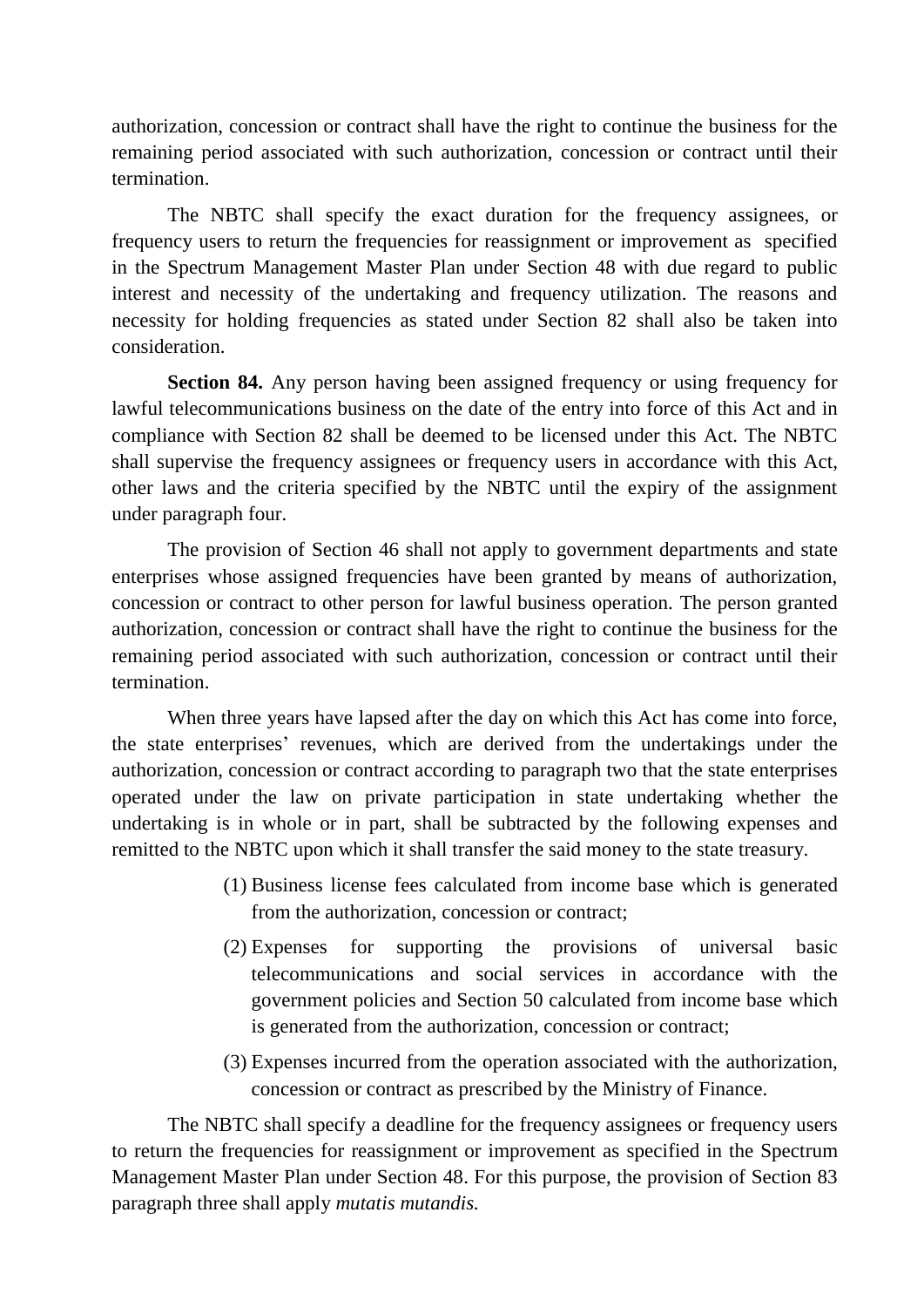**Section 85.** At the outset, the provision of Section 49 pertaining to an allocation of not less than twenty percent of frequency to the civil sector for the purpose of television broadcasting service shall not apply until the digital transmission system is prescribed by the NBTC.

The NBTC shall complete a formulation of the Spectrum Management Master Plan under Section 48 within one year as from the date on which the NBTC is established. The said plan shall specify the timeframe for which the transmission system must be changed to a digital system, and timeframe for assigning television broadcasting frequencies to the civil sector.

After the Spectrum Management Master Plan has been in effect, except for the digital transmission system, the NBTC shall allocate temporary frequencies to the civil sector for undertaking television service in certain areas where frequencies are sufficiently available.

**Section 86.** The telecommunications business licensees who have been assigned by the National Telecommunications Commission to provide universal basic telecommunications and social services in accordance with the Telecommunications Business Act B.E. 2544 (2001) before the date of the entry into force of this Act shall be exempted from contributions to the Fund under Section 50 until the termination as prescribed in the Notification of the National Telecommunications Commission on the Criteria, Procedures and Conditions for the Provision of Universal Basic Telecommunications and Social Services.

**Section 87.** All licenses issued by virtue of the Radiocommunications Act B.E. 2498 (1955), the Organization to Assign Radio Frequency and to Regulate the Broadcasting and Telecommunication Services Act B.E. 2543 (2000), the Broadcasting Business Act B.E. 2551 (2008) and the Telecommunications Business Act B.E. 2544 (2001) before the date of the entry into force of this Act shall continue to be effective until expiry of term and shall be deemed as the licenses issued under this Act. The NBTC shall supervise the licensees in accordance with this Act, other related laws and the criteria prescribed by the NBTC.

Any license under paragraph one to hold or use frequencies in which expiry date is not specified may continue to be valid until the date of termination as shall be specified by the NBTC. For this purpose, the provision of Section 83 paragraph three shall apply *mutatis mutandis.*

**Section 88.** Within one hundred and twenty days from the date of the entry into force of this Act, the NBTC shall issue a spectrum license and business license under the law on broadcasting business to the Thai Public Broadcasting Service according to the nature and categories of business operation including its existing scope of service as at the date this Act comes into force.

Using of frequencies for business undertaking other than the permit under paragraph one shall be in accordance with the Frequency Management Master Plan and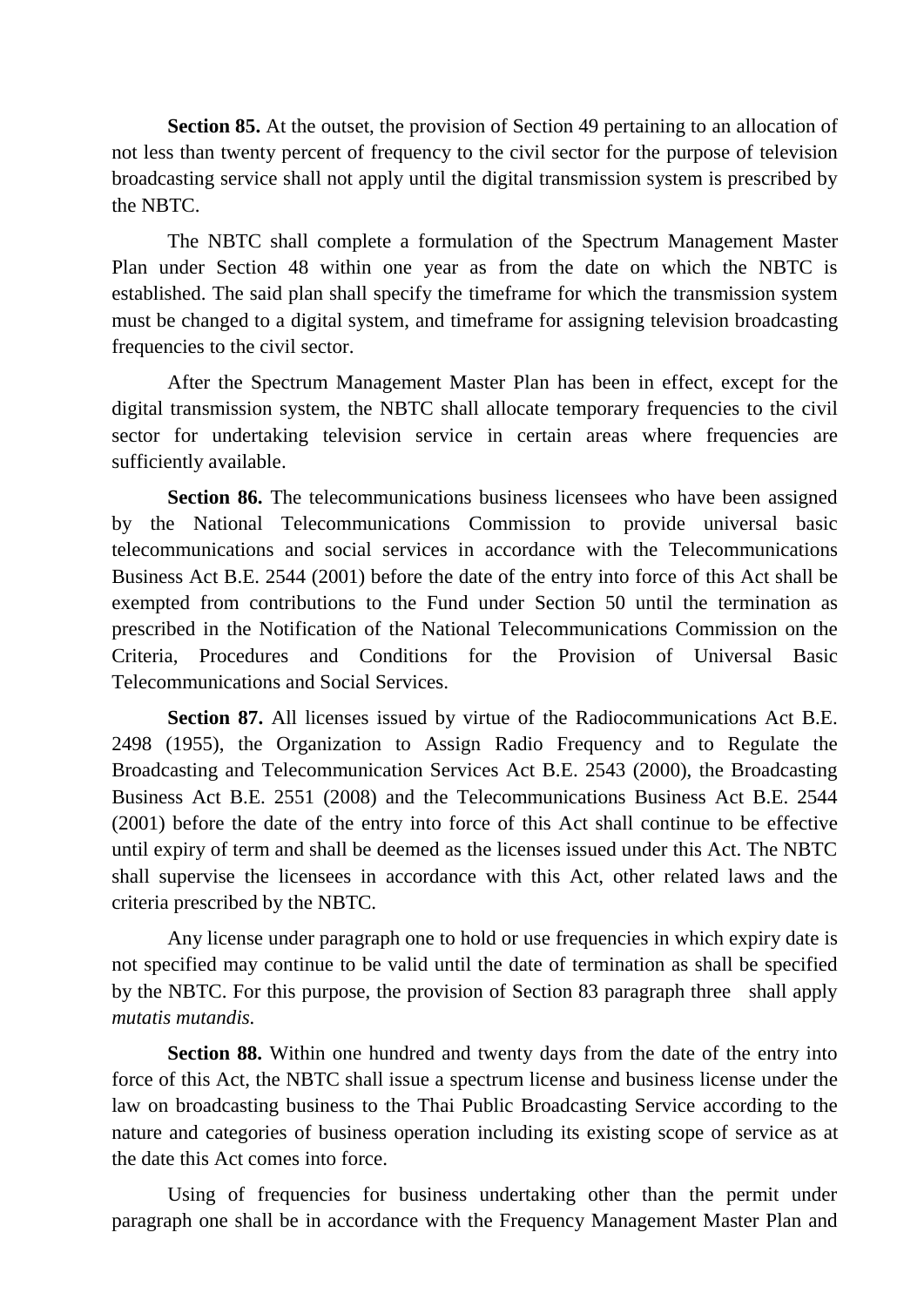shall be granted a permit from the NBTC. In this regard, the NBTC may set forth any conditions necessary for public interest.

The undertakings of the Thai Public Broadcasting Service shall be under the provisions of this Act insofar as it is not contrary to or inconsistent with the law on Thai public broadcasting service.

During the absence of the license according to paragraph one, the Thai Public Broadcasting Service shall be able to continue its broadcasting business.

**Section 89.** All affairs, property, rights, duties, liabilities, officials and employees, and budget of the Office of the National Telecommunications Commission shall be transferred to the Office of the NBTC under this Act.

The officials and employees transferred under paragraph one shall receive salaries, emoluments, or wages, including entitlements and benefits at the same rates to their existing entitlements until recruitment and appointment to the Office of the NBTC under this Act is made. The appointment to receiving a salary or wage lower than the original rate is prohibited.

In the case of the officials or employees under regulations or contracts under which employment schedule is not specified, such the employment shall not be deemed to have entitlements or benefits under paragraph two.

**Section 90.** At the initial stage, the appointment of the Secretary-General of the NBTC shall be completed within ninety days from the date the NBTC has been appointed under this Act.

During the absence of the Secretary-General of the NBTC under this Act, the Secretary-General of the National Telecommunications Commission under the Organization to Assign Radio Frequency and to Regulate the Broadcasting and Telecommunication Services Act B.E. 2543 (2000), who holds office prior to the date of the entry into force of this Act, shall perform the duties as Secretary-General of the NBTC.

**Section 91.** All money and property of the Radio and Television Broadcasting Development for Public Benefit Fund and the Telecommunications Development for Public Benefit Fund under the Organization to Assign Radio Frequency and to Regulate the Broadcasting and Telecommunication Services Act B.E. 2543 (2000) remaining on the date of the entry into force of this Act shall be transferred to the Fund under this Act.

**Section 92.** All affairs, property, rights and duties of the Department of Public Relations, Office of the Permanent Secretary of the Office of the Prime Minister concerning with the Division of the National Broadcasting Committee of the Department of Public Relations, Office of the Permanent Secretary of the Office of the Prime Minister remaining on the date of the entry into force of this Act shall be transferred to the Office of the NBTC, except for the budget item relating to salaries and wages of the existing personnel which shall be transferred to the Department of Public Relations, Office of the Permanent Secretary of the Office of the Prime Minister.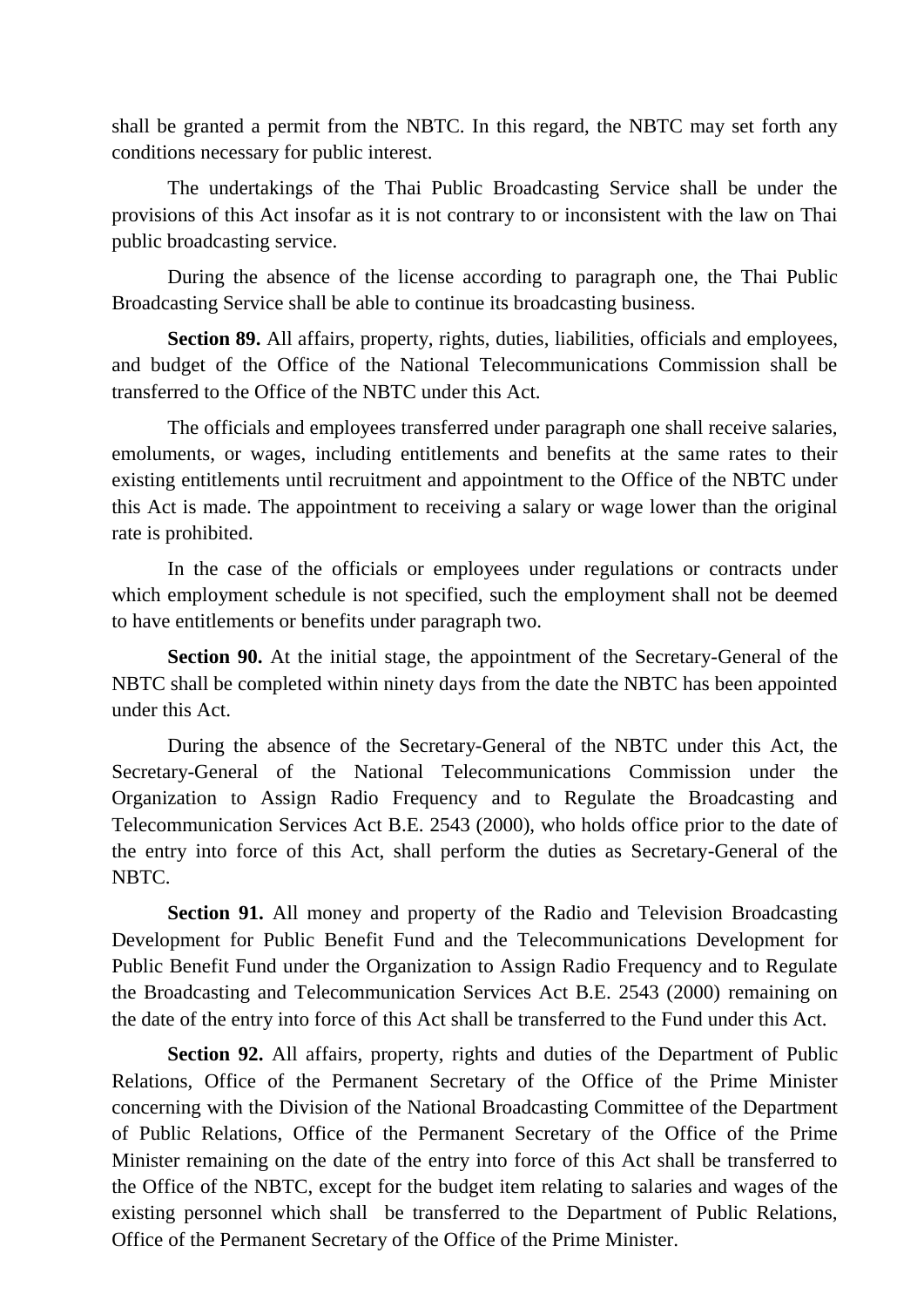**Section 93.** Government official and employee of the Division of the National Broadcasting Committee of the Department of Public Relations, Office of the Permanent Secretary of the Office of the Prime Minister holding office prior to the date of the entry into force of this Act who wishes to transfer to work as an official or employee of the Office of the NBTC and notifies their Chief in writing within ninety days from the date of the entry into force of this Act, the Office of the NBTC shall recruit and appoint that government official or employee as its official or employee in accordance with the criteria prescribed by the NBTC. In this regard, the scale of salary and wage shall not be lower than the previously received scale. Those who have not submit request for transfer within the said specified time shall return to work at the Department of Public Relations, Office of the Permanent Secretary of the Office of the Prime Minister.

During the absence of the NBTC under this Act, the powers of the NBTC under paragraph one shall be the powers of the National Telecommunications Commission appointed by virtue of the Organization to Assign Radio Frequency and to Regulate the Broadcasting and Telecommunication Services Act B.E. 2543 (2000).

**Section 94.** The recruitment and appointment of government officials under Section 93 shall be deemed as a release from service due to official termination or dissolution of positions under the law on government pension or the law on government pension fund.

The recruitment and appointment of employees under Section 93 shall be deemed as a release from service due to official dissolution of positions or normal termination of employment, not on a count of any wrongdoing, and thus the person shall be entitled to receiving a severance pay in accordance with the regulations of the Ministry of Finance.

**Section 95.** All rules, regulations, notifications or orders issued by virtue of the Organization to Assign Radio Frequency and to Regulate the Broadcasting and Telecommunication Services Act B.E. 2543 (2000) remaining in force on the date of the entry into force of this Act shall continue to be effective insofar as they are not contrary to or inconsistent with the provisions of this Act until rules, regulations, notifications or orders issued by virtue of this Act come into force.

Countersigned by:

Abhisit Vejjajiva Prime Minister